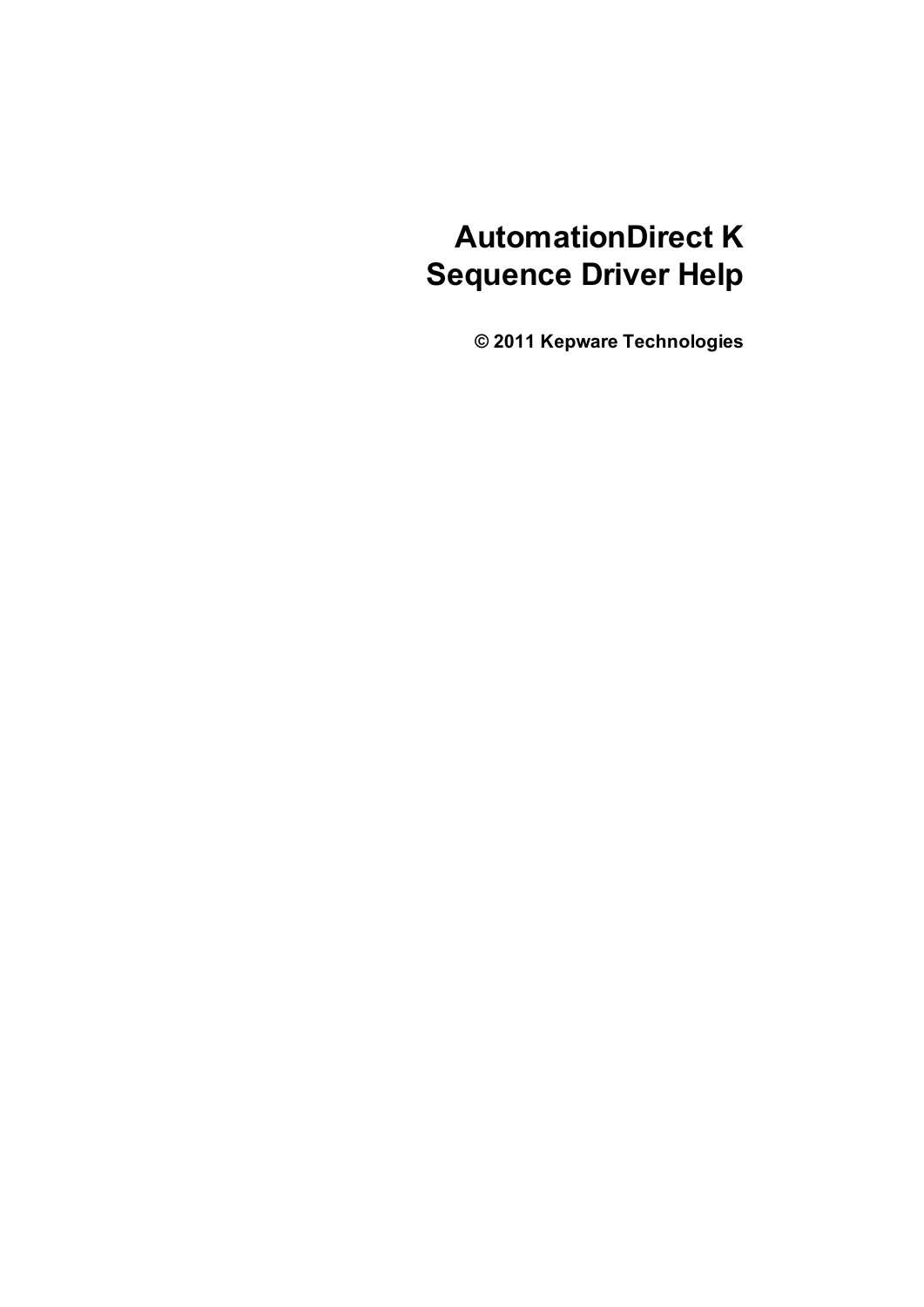# <span id="page-1-0"></span>**Table of Contents**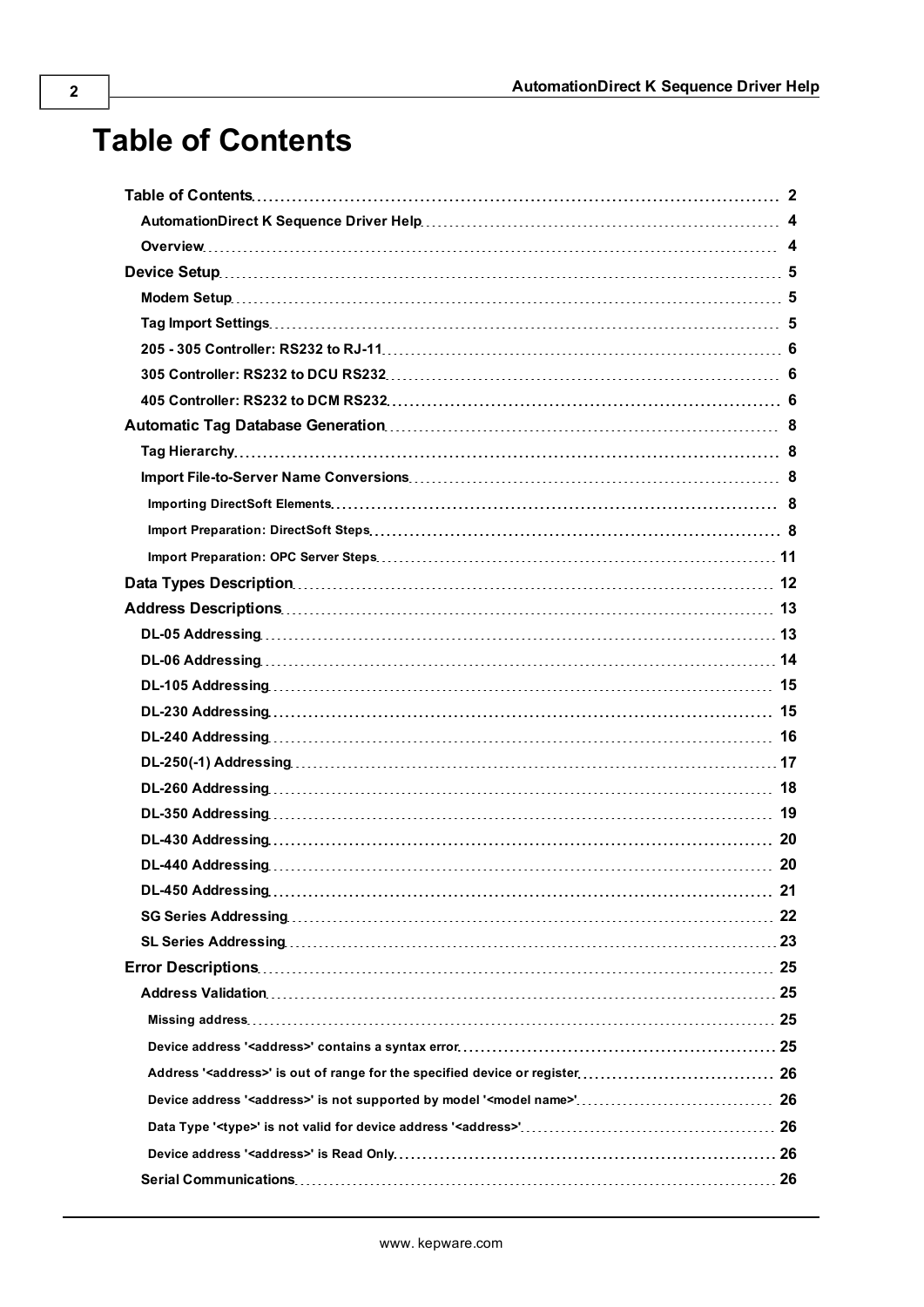| Unable to generate a tag database for device <device name="">. Reason: Low memory resources 29</device>              |    |
|----------------------------------------------------------------------------------------------------------------------|----|
| Unable to generate a tag database for device <device name="">. Reason: Import file is invalid or corrupt 29</device> |    |
|                                                                                                                      | 30 |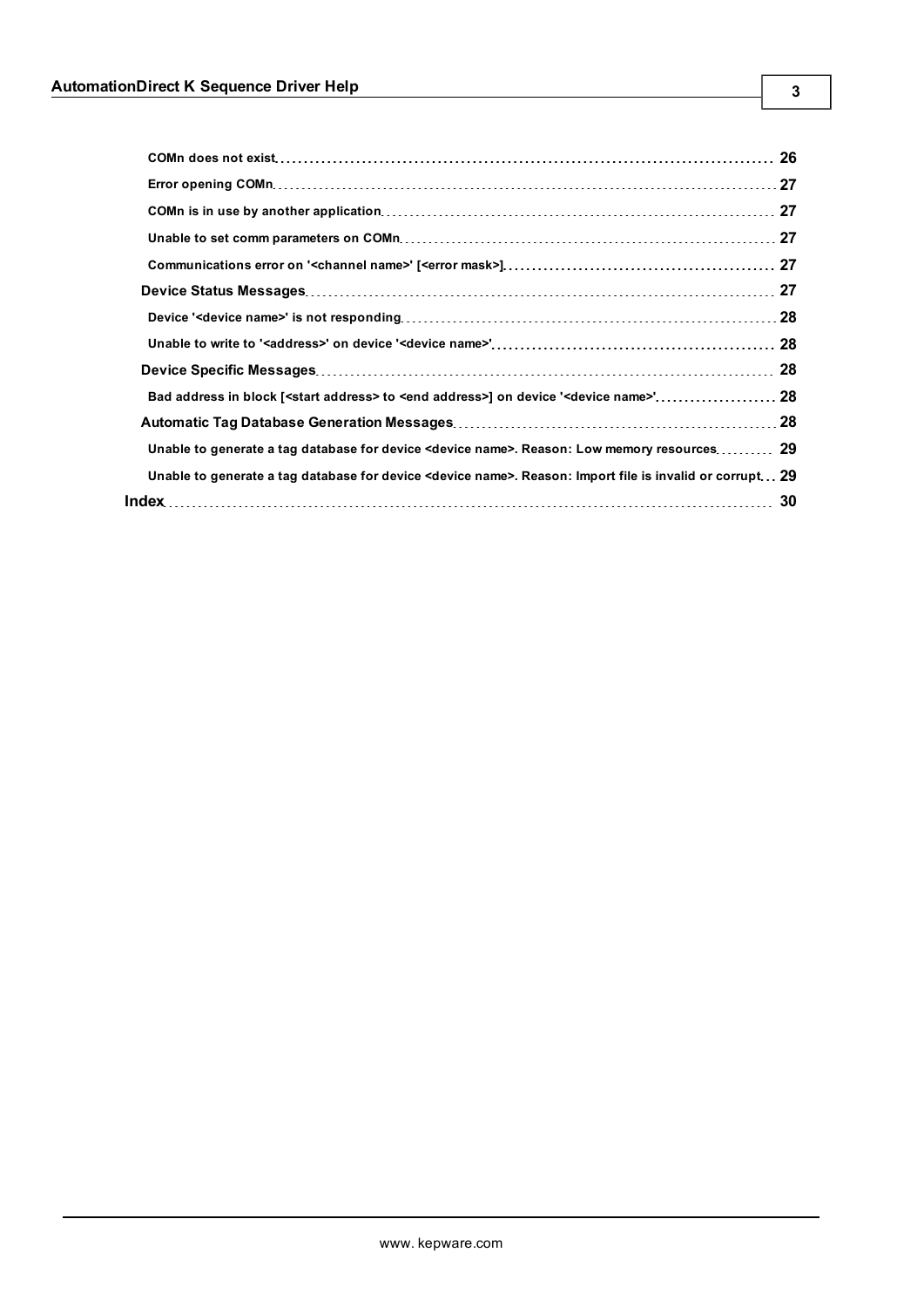# <span id="page-3-0"></span>**AutomationDirect K Sequence Driver Help**

Help version 1.018

#### **CONTENTS**

**[Overview](#page-3-1)** What is the AutomationDirect K Sequence Driver?

**[Device](#page-4-0) [Setup](#page-4-0)** How do I configure a device for use with this driver?

**[Automatic](#page-7-0) [Tag](#page-7-0) [Database](#page-7-0) [Generation](#page-7-0)** How can I easily configure tags for the AutomationDirect K Sequence driver?

**[Data](#page-11-0) [Types](#page-11-0) [Description](#page-11-0)** What data types does this driver support?

#### **[Address](#page-12-0) [Descriptions](#page-12-0)**

How do I address a data location on an AutomationDirect K Sequence device?

#### **[Error](#page-24-0) [Descriptions](#page-24-0)**

<span id="page-3-1"></span>What error messages does the AutomationDirect K Sequence driver produce?

#### **Overview**

The AutomationDirect K Sequence Driver provides an easy and reliable way to connect AutomationDirect K Sequence controllers to OPC Client applications, including HMI, SCADA, Historian, MES, ERP and countless custom applications. It is intended for use with AutomationDirect Programmable Logic Controllers, also known as PLCDirect and Koyo.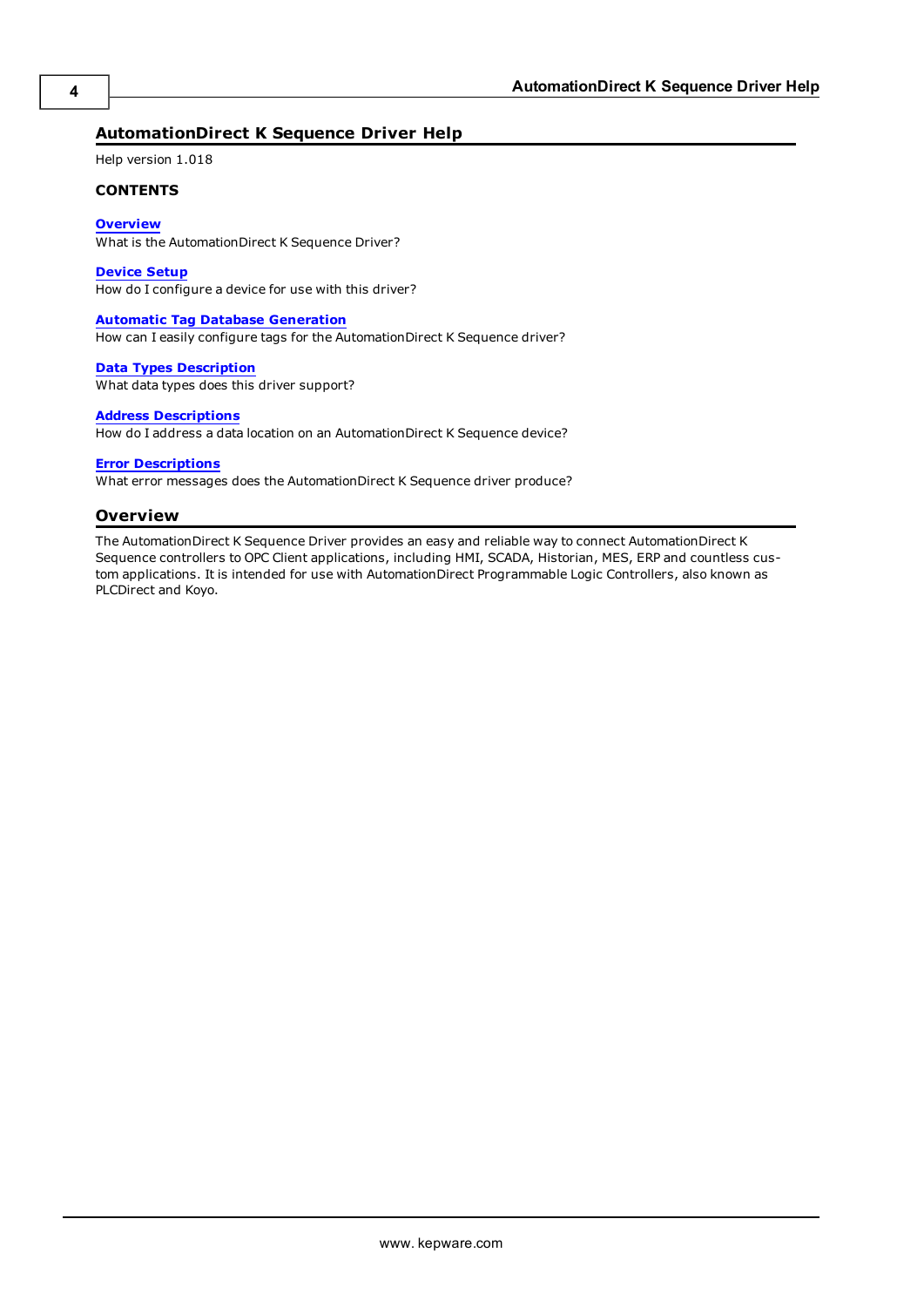# <span id="page-4-0"></span>**Device Setup**

#### **Supported Devices**

SG Series PLCs SL Series PLCs DL-05, DL-06 DL-105 DL-230, DL-240, DL-250(-1), DL-260 DL-350 DL-430, DL-440, DL-450

# **Communication Protocol**

AutomationDirect K Sequence

#### **Supported Communication Parameters**

Baud Rate: 300, 600, 1200, 2400, 9600, 19200 or 38400 Parity: None, Even, or Odd Data Bits: 5, 6, 7 or 8 Stop Bits: 1 or 2

**Note:** Not all devices support the listed configurations.

#### <span id="page-4-5"></span>**Ethernet Encapsulation**

This driver supports Ethernet Encapsulation, which allows the driver to communicate with serial devices attached to an Ethernet network using a terminal server. Ethernet Encapsulation mode may be invoked through the COM ID dialog in Channel Properties. For more information, refer to the main OPC Server help file.

#### <span id="page-4-3"></span>**Device IDs**

Up to 90 devices may be defined. Valid Device IDs range from 1 to 90.

#### **Flow Control**

When using an RS232/RS485 converter, the type of flow control that is required depends on the needs of the converter. Some converters do not require any flow control whereas others require RTS flow. Consult the converter's documentation in order to determine its flow requirements. An RS485 converter that provides automatic flow control is recommended.

**Note:** When using the manufacturer's supplied communications cable, it is sometimes necessary to choose a flow control setting of **RTS** or **RTS Always** under Channel Properties.

#### **Automatic Tag Database Generation**

**[Tag](#page-4-2) [Import](#page-4-2) [Settings](#page-4-2)**

#### **Cable Connections**

**[205](#page-5-0) [-](#page-5-0) [305](#page-5-0) [Controller:](#page-5-0) [RS232](#page-5-0) [to](#page-5-0) [RJ-11](#page-5-0) [305](#page-5-1) [Controller:](#page-5-1) [RS232](#page-5-1) [to](#page-5-1) [DCU](#page-5-1) [RS232](#page-5-1) [405](#page-5-2) [Controller:](#page-5-2) [RS232](#page-5-2) [to](#page-5-2) [DCM](#page-5-2) [RS232](#page-5-2)**

#### <span id="page-4-1"></span>**Modem Setup**

This driver supports modem functionality. For more information, please refer to the topic "Modem Support" in the OPC Server Help documentation.

# <span id="page-4-2"></span>**Tag Import Settings**

#### **Tag Import File**

This parameter is used to specify the exact location of the DirectSoft export file from which tags will be imported. It is this file that will be used when Automatic Tag Database Generation is instructed to create the tag database. There are two types of files that can be imported: Supported Import Files and Import Files Not Supported.

#### **Supported Import Files**

- <span id="page-4-4"></span>• Program (via Export), .txt extension
- Element Documentation (via Export), Standard Format, .csv extension

#### **Import Files Not Supported**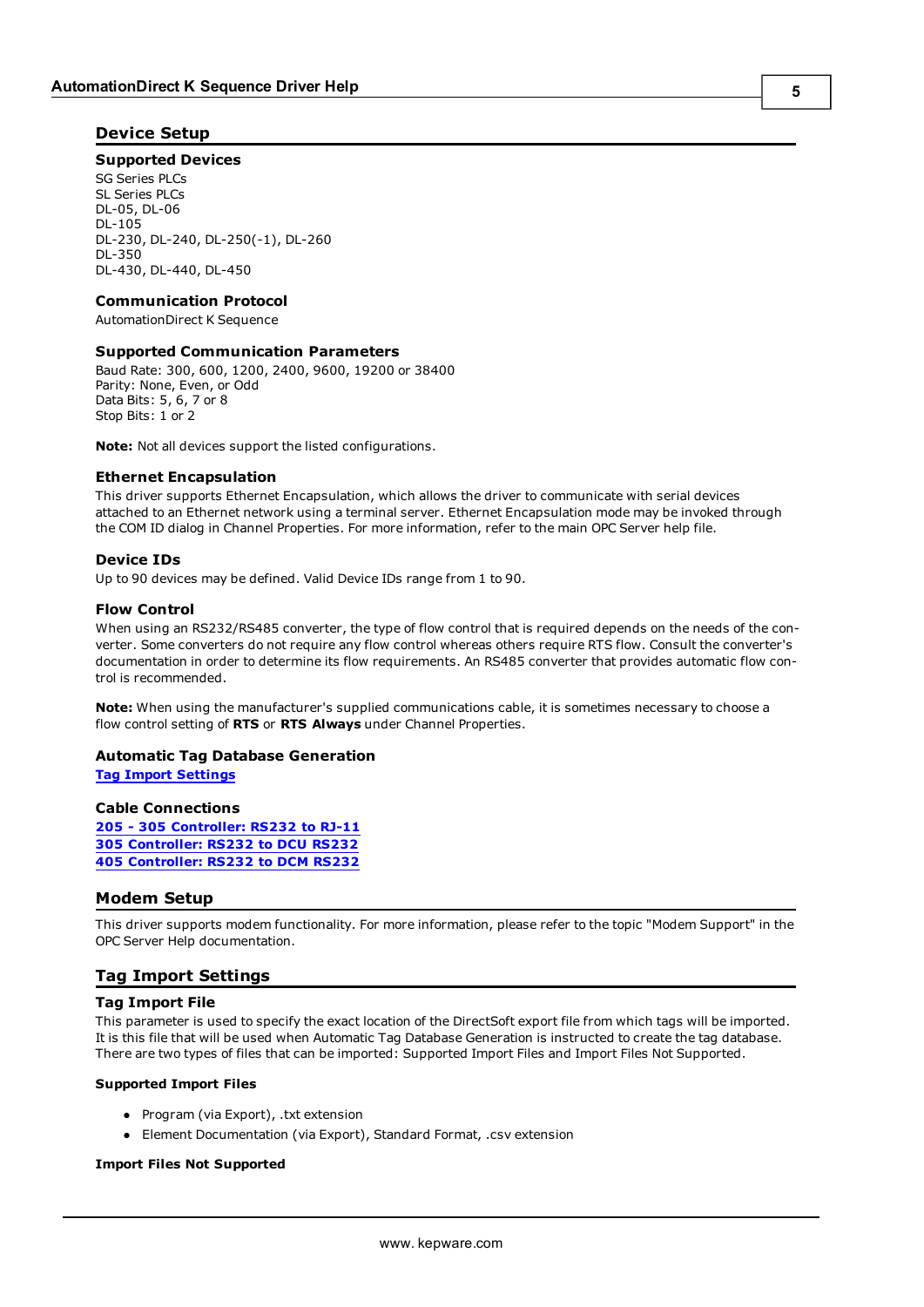- Element Documentation (via Export), Standard Format, .txt extension
- Element Documentation (via Export), EZ-Touch Format, .csv and .txt extension
- Element Documentation (auto created), .esd extension
- DirectSoft Project, .prj extension

#### **Display Descriptions**

When checked, this option will import tag descriptions. If necessary, a description will be given to tags with long names that states the original tag name.

<span id="page-5-0"></span>**Note:** For more information, refer to **[Automatic](#page-7-0) [Tag](#page-7-0) [Database](#page-7-0) [Generation](#page-7-0)**.

# **205 - 305 Controller: RS232 to RJ-11**



# <span id="page-5-1"></span>**305 Controller: RS232 to DCU RS232**



# <span id="page-5-2"></span>**405 Controller: RS232 to DCM RS232**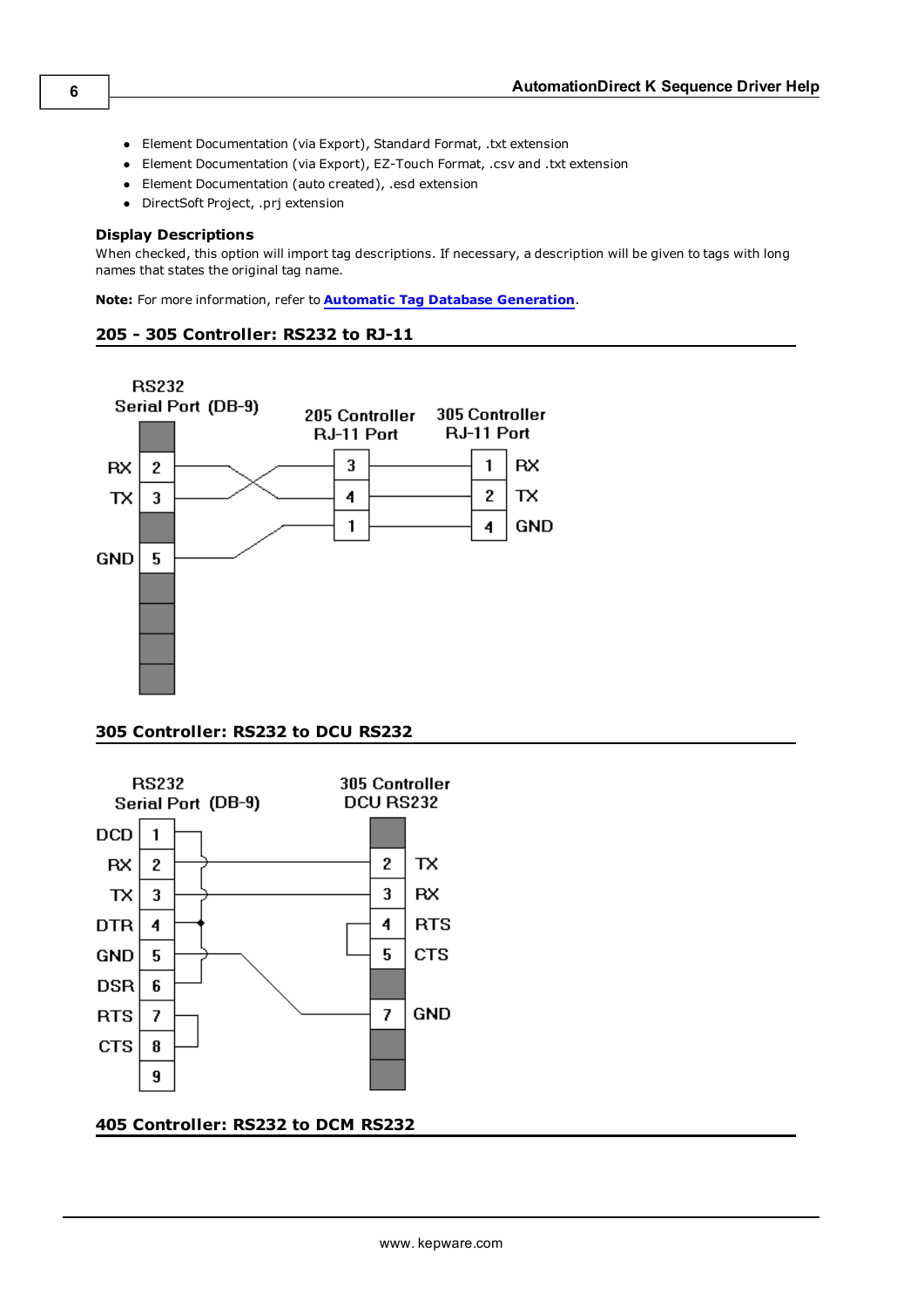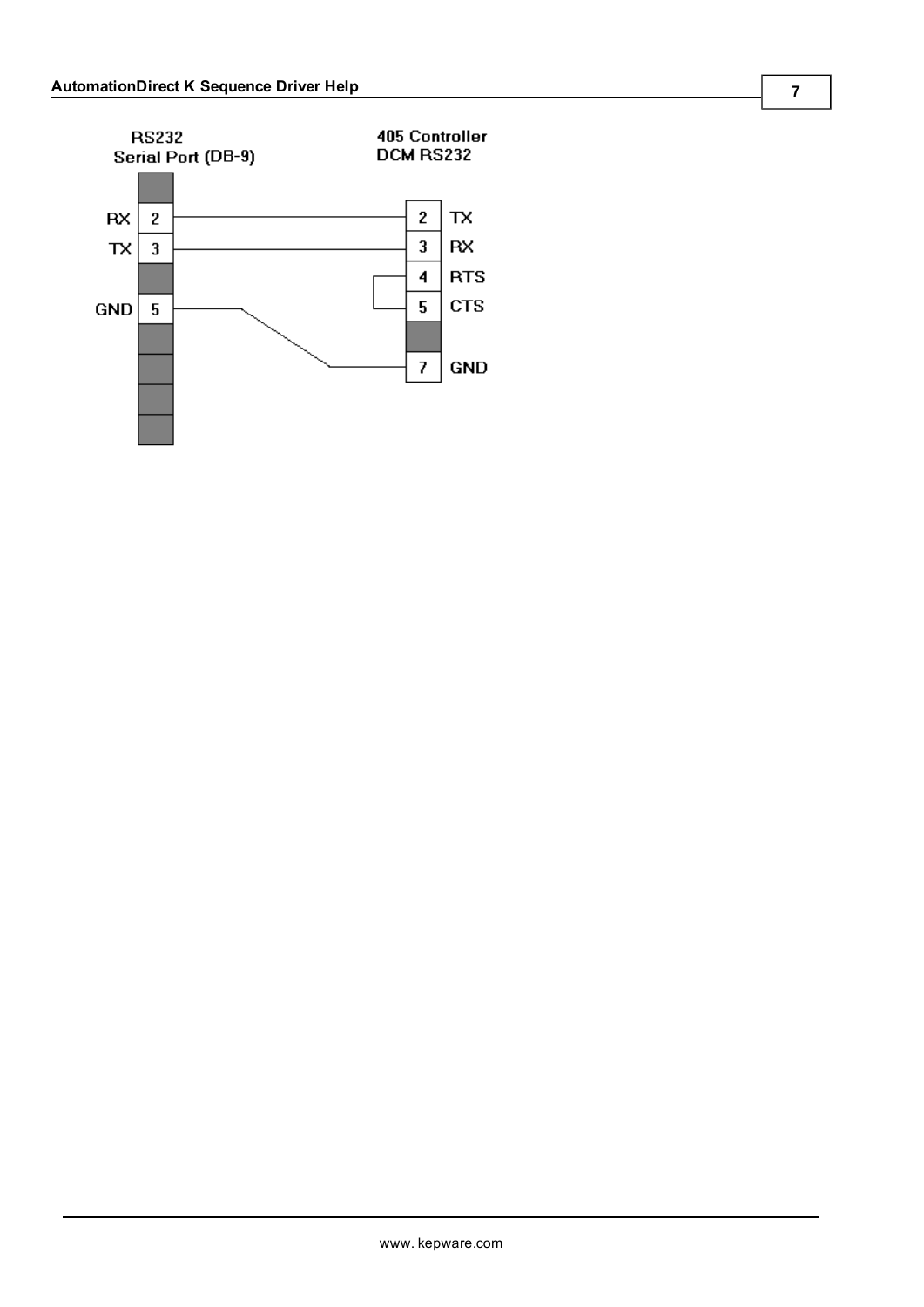# <span id="page-7-0"></span>**Automatic Tag Database Generation**

The AutomationDirect K Sequence Driver generates its tags offline, meaning that no connection to the device is required to generate tags. Instead, the device driver imports a tag file generated from a DirectSoft export to create a tag database. This DirectSoft export file must originate from DirectSoft. For more information, refer to **[Tag](#page-4-2) [Import](#page-4-2) [Settings](#page-4-2)** and **[Importing](#page-7-3) [DirectSoft](#page-7-3) [Elements](#page-7-3)**.

#### **See Also: [Import](#page-7-4) [Preparation:](#page-7-4) [DirectSoft](#page-7-4) [Steps](#page-7-4)** and **[Import](#page-10-0) [Preparation:](#page-10-0) [OPC](#page-10-0) [Server](#page-10-0) [Steps](#page-10-0)**.

#### **Generating Tag Database While Preserving Previously Generated Tag Databases**

Under certain circumstances, multiple imports into the server are required to import all tags of interest. This is the case with importing VersaPro System variables and non-System variables into the same OPC Server project. In the Database Creation dialog under Device Properties, click on the selection **Perform the following action**. The options available are "Delete on create," "Overwrite as necessary," "Do not overwrite" and "Do not overwrite, log error." After the first OPC Server import/database creation is done, check that the action is set to "Do not overwrite" or "Do not overwrite, log error" for future imports. This will import tags without deleting or overwriting tags previously imported.

# <span id="page-7-1"></span>**Tag Hierarchy**

All tags created using Automatic Tag Generation follow a specific hierarchy. The root level groups (or subgroup level of the group specified in the parameter "Add generated tags to the following group") are determined by the tag's memory type referenced (such as X, C and V). For example, every variable that is of address type "X" will be placed in a root level group called "X".

The only exception applies to counter and timer accumulator addresses CTA and TA respectively. In these cases, the address is converted to a V-memory reference (TA0 = V0) but the tags generated will be assigned to the root level group CTA or TA, not V. But explicit V-memory references to CTA and TA locations will be assigned to the root level group V as intended.

#### <span id="page-7-2"></span>**Import File-to-Server Name Conversions**

#### **Leading Underscores**

Leading underscores (\_) in tag names will be removed. This is required since the server does not accept tag names beginning with an underscore.

#### **Invalid Characters in Name**

The only characters allowed in the server tag name are A-Z, a-z, 0-9, and underscore (\_). As mentioned above, a tag name cannot begin with an underscore. All other invalid characters encountered will be removed from the tag name.

# <span id="page-7-3"></span>**Importing DirectSoft Elements**

The device driver uses files generated from DirectSoft via the Program or Element Documentation Export feature to generate the tag database. In both methods, the items of interest are the Elements created in the DirectSoft Documentation Editor. Elements include nickname, address and description.

**Note 1:** For information on creating a DirectSoft tag import file (\*.txt or \*.csv), refer to **[Import](#page-7-4) [Preparation:](#page-7-4) [DirectSoft](#page-7-4) [Steps](#page-7-4)**.

**Note 2:** For information on configuring the OPC Server to use the import file in Automatic Tag Database Generation, refer to **[Import](#page-10-0) [Preparation:](#page-10-0) [OPC](#page-10-0) [Server](#page-10-0) [Steps](#page-10-0)**.

# <span id="page-7-4"></span>**Import Preparation: DirectSoft Steps**

There are two supported methods for generating an export file in DirectSoft for the device driver to use as a tag import file: Program Export (\*.txt extension) and Element Documentation Export, Standard Format (\*.csv extension). For more information, refer to the instructions below.

# **Creating Nicknames**

1. Open the DirectSoft project containing the tags (elements) that will be ported over to OPC Server.

#### 2. Click **Tools** | **Documentation Editor**.

3. Enter a nickname and description for each memory reference of interest.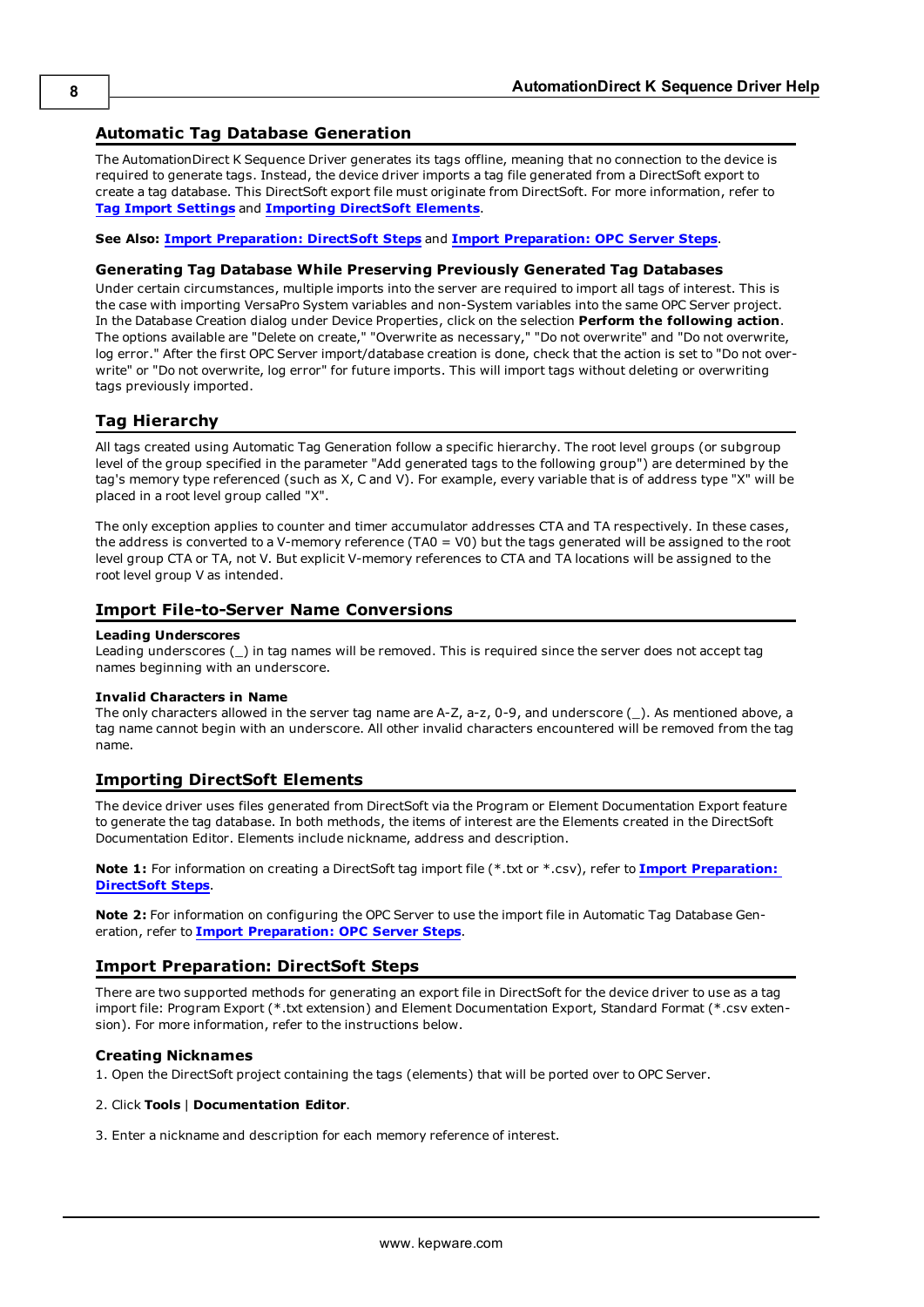| $L = 1$<br>Documentation Editor |          |             |             |                          |  |
|---------------------------------|----------|-------------|-------------|--------------------------|--|
|                                 |          | 鱼           |             |                          |  |
| Element                         | Nickname | Wiring Info | Description |                          |  |
| X27                             | Alarm1   |             | Alarm 1 set |                          |  |
| X30                             |          |             |             |                          |  |
| X31                             |          |             |             |                          |  |
| X32                             |          |             |             |                          |  |
| X33                             |          |             |             |                          |  |
| X34                             |          |             |             |                          |  |
| X35                             |          |             |             |                          |  |
| X36                             |          |             |             |                          |  |
| X37                             |          |             |             |                          |  |
| X40                             |          |             |             |                          |  |
| X41                             |          |             |             |                          |  |
| X42                             |          |             |             |                          |  |
| X43                             |          |             |             |                          |  |
| X44                             |          |             |             |                          |  |
| X45                             |          |             |             |                          |  |
| X46                             |          |             |             |                          |  |
| X47                             |          |             |             |                          |  |
| X50                             |          |             |             |                          |  |
| X51                             |          |             |             |                          |  |
| X52                             |          |             |             |                          |  |
| X53                             |          |             |             |                          |  |
| X54                             |          |             |             |                          |  |
| X55<br>$\overline{\cdots}$      |          |             |             | $\overline{\phantom{a}}$ |  |

# **Exporting the Elements**

**Program Export (.txt)**

1. In DirectSoft, click **File** | **Export**. Then, select **Program**.

|                                                                                 |              | DirectSOFT32 Programming - UNTITLED                                                                                                    |
|---------------------------------------------------------------------------------|--------------|----------------------------------------------------------------------------------------------------------------------------------------|
| File:                                                                           |              | Edit Search View Tools PLC Debug<br>Window<br>Help                                                                                     |
| New Project<br>Open Project<br>Close Project<br>Save Project<br>Save Project As | Ctrl+0       | X<br>醢<br>Ŀ<br>44<br>-e<br>Cut<br><b>Ekup</b><br>Find<br>Copy<br>Paste<br>Nex<br>Accept<br>Y2*<br>И<br>Value<br>Info<br>Mode<br>Syntax |
| Backup Project<br>Read Program<br>Write Program                                 |              |                                                                                                                                        |
| Import                                                                          |              |                                                                                                                                        |
| Export                                                                          |              | <u>P</u> rogram                                                                                                                        |
| Print Preview<br>Print                                                          | $C$ trl+ $P$ | Element Documentation<br>Rung Comments                                                                                                 |
| Print All<br>Print Setup                                                        |              |                                                                                                                                        |
| Properties                                                                      |              |                                                                                                                                        |
| 1 C:\Untitled.pri                                                               |              |                                                                                                                                        |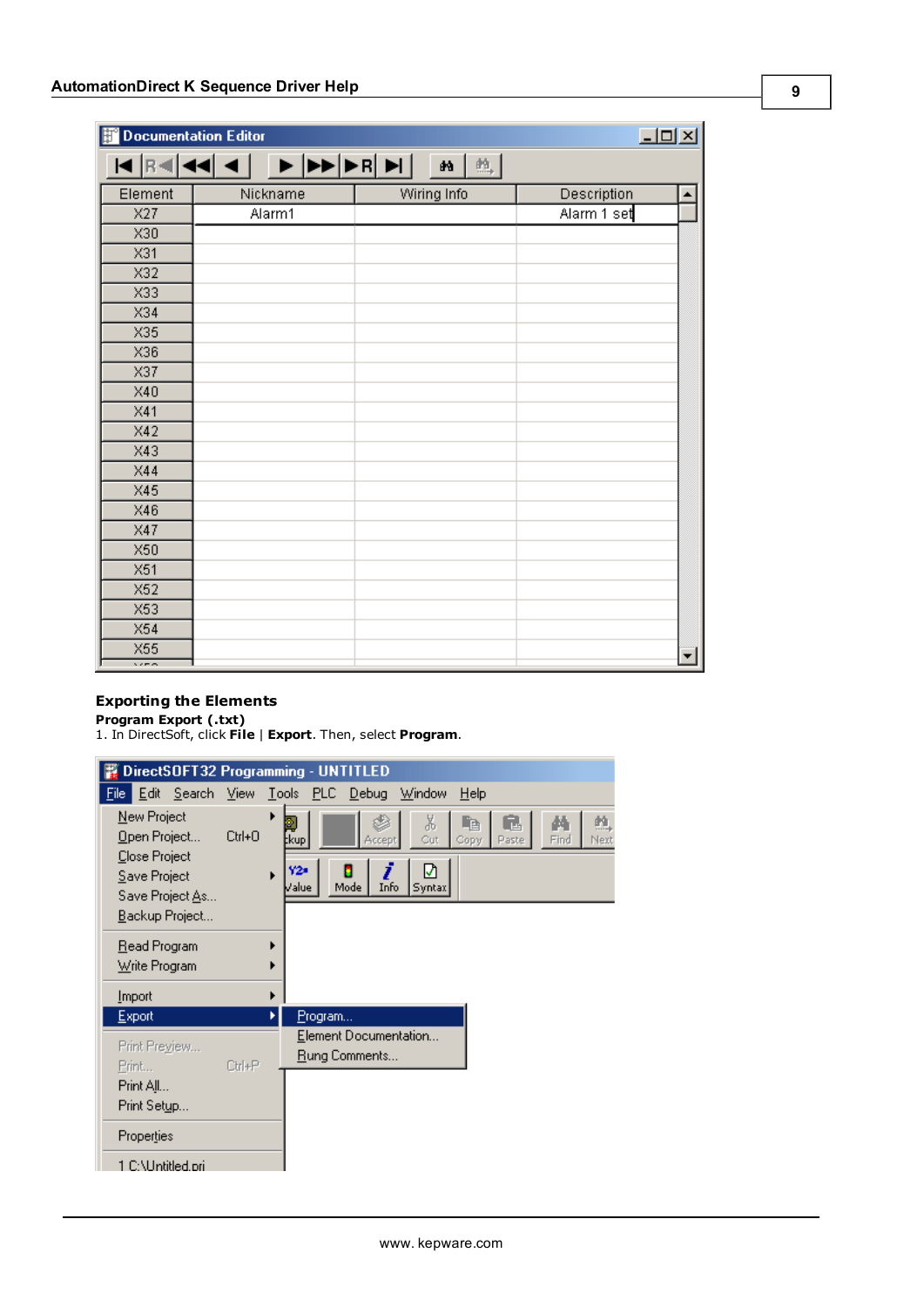2. The **Save** dialog will be invoked. The file will be displayed in text format.

| <b>Export Program</b>       |                 |  | $ ?  \times$ |  |
|-----------------------------|-----------------|--|--------------|--|
| Save in:                    | 鳳 My Computer   |  | 可回酬同国        |  |
| ⊒ 3½ Floppy (A:)            |                 |  |              |  |
| @ (C:)<br>@ (D:)            |                 |  |              |  |
| (E)<br>ь                    |                 |  |              |  |
|                             |                 |  |              |  |
| File name:                  | <b>UNTITLED</b> |  | Save         |  |
| Save as type: Monic (*.txt) |                 |  | Cancel       |  |
|                             |                 |  |              |  |

#### **Element Documentation Export (.csv)**

1. In DirectSoft, click **File** | **Export**. Then, select **Element Documentation**.



2. The **Save** dialog will be invoked. Select **Comma Delimited (\*.csv) and Standard Format**: any other format or file type will not import properly. The file will be in comma separated variable format.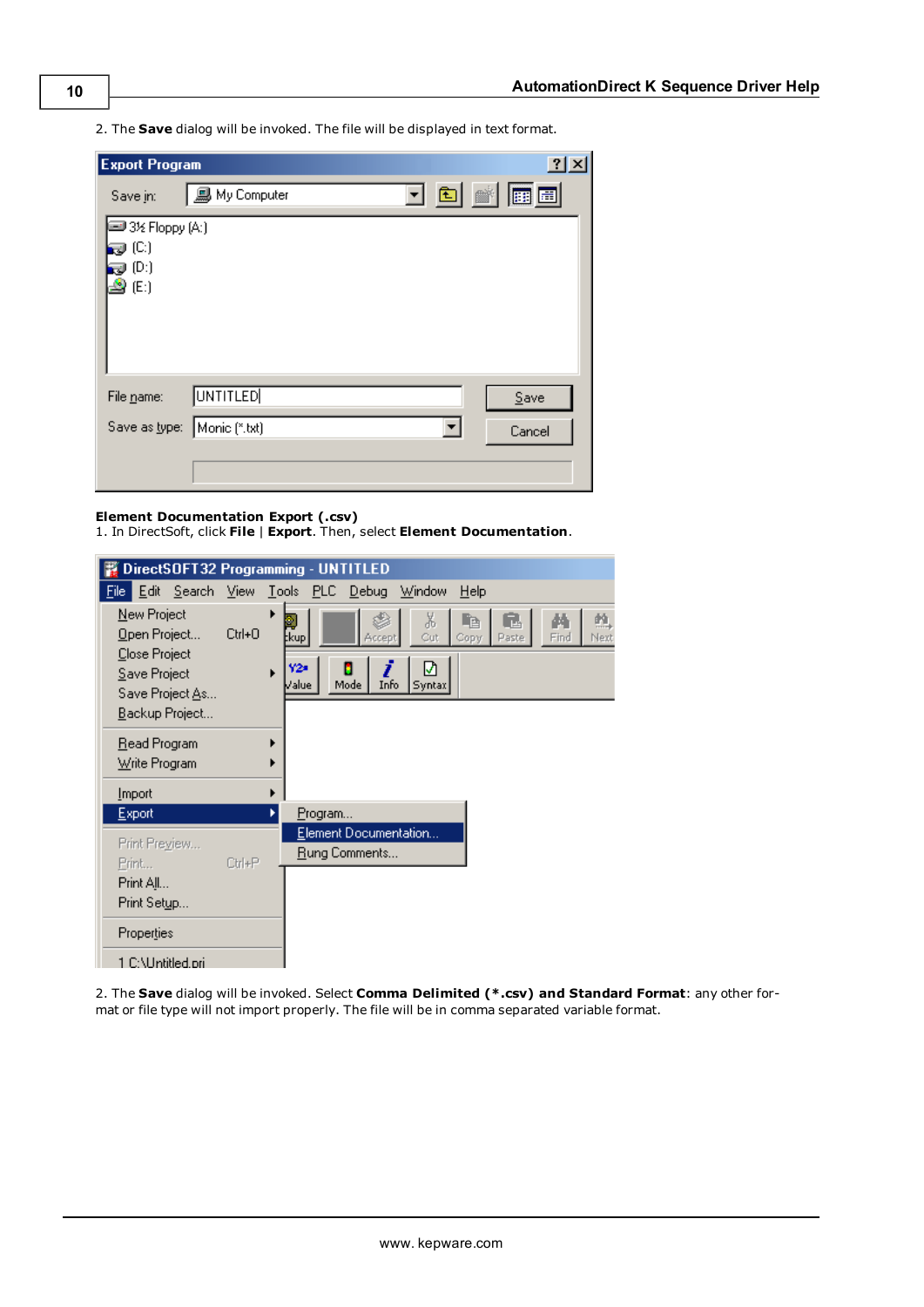| <b>Export Documentation</b>                                                                        | ?                                                                                                                                                                         |
|----------------------------------------------------------------------------------------------------|---------------------------------------------------------------------------------------------------------------------------------------------------------------------------|
| Q © ⊯<br>圃圃<br>My Computer<br>Save in:<br>■3½ Floppy (A:)<br>IŞ (C)<br>- (D:)<br>$\triangleq$ (E:) | Content Format:<br>Ø<br><b>Standard Format:</b><br>Element, Nickname,<br>Wiring Info, Description<br>O<br>EZ-Touch Format:<br>Tag Name (Nickname),<br>Value Type, Element |
| UNTITLED<br>File name:<br>$S$ ave<br>Comma Delimited [*.csv]<br>Save as type:<br>Cancel            |                                                                                                                                                                           |
| $He$ lp<br>c:\untitled                                                                             |                                                                                                                                                                           |

# <span id="page-10-0"></span>**Import Preparation: OPC Server Steps**

An export file must be created from DirectSoft before the following OPC steps can be attempted. For more information, refer to **[Import](#page-7-4) [Preparation:](#page-7-4) [DirectSoft](#page-7-4) [Steps](#page-7-4)**.

1. In the device driver, click on the device of interest and invoke its Device Properties.

- 2. Select the **Tag Import Settings** tab.
- 3. Browse to and select the newly created DirectSoft export file. Then, click **Apply**.
- 4. Select the **Database Creation** tab and configure the settings as desired.
- 5. Select **Auto Create** to generate the tag database.

6. The OPC server will attempt to create the tag database while posting messages to the event log on the status of the import. When finished, it will state that the tag import has completed. All elements exported out of DirectSoft will appear in the OPC Server.

**Note:** The OPC tags generated are given meaningful names in the OPC Server and are based on the variables imported. These tags are also placed in meaningful tag groups to provide a structured and manageable interface to the tags. The end result is an organized OPC Server project that directly reflects the variable import file.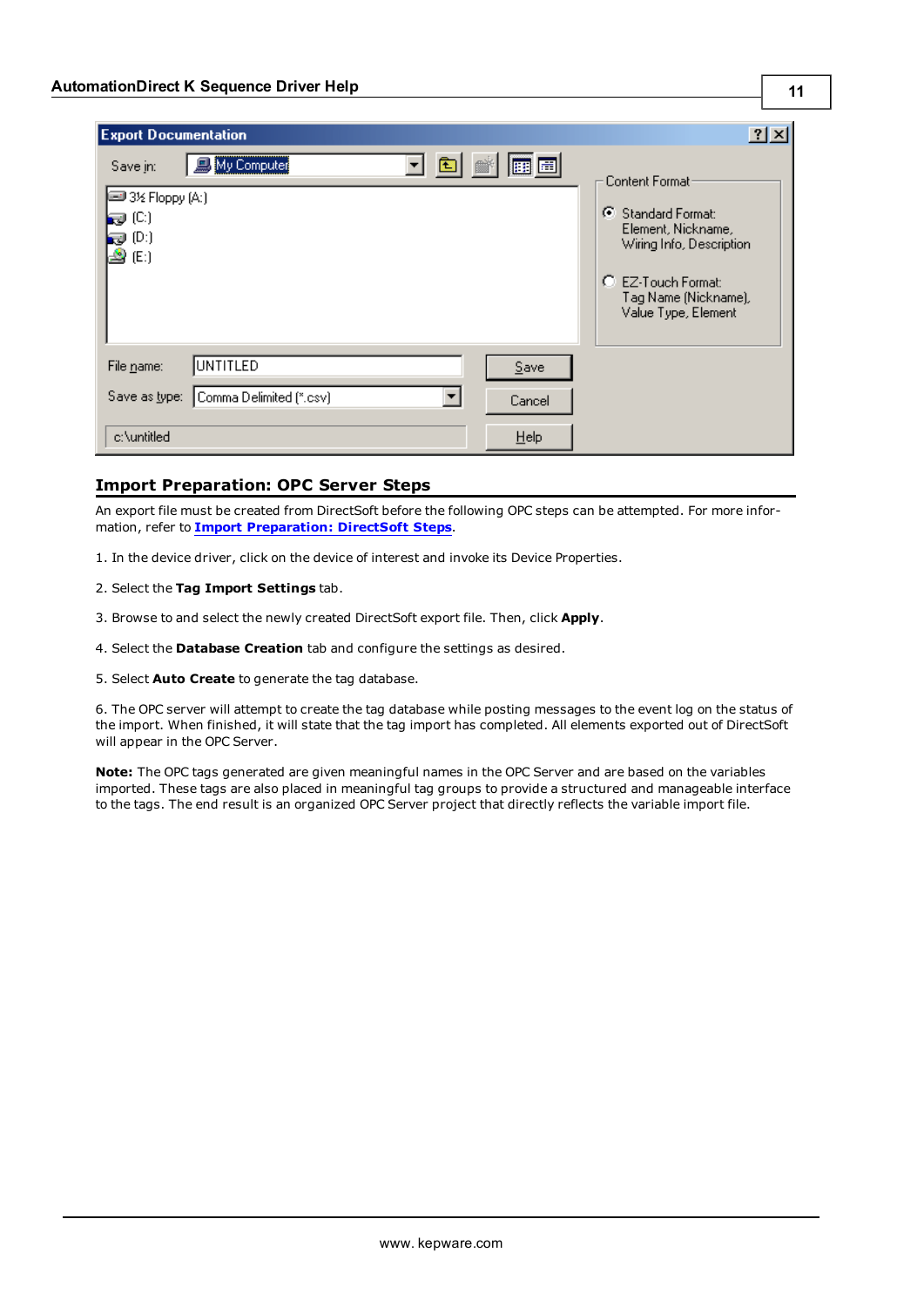# <span id="page-11-0"></span>**Data Types Description**

<span id="page-11-8"></span><span id="page-11-7"></span><span id="page-11-6"></span><span id="page-11-5"></span><span id="page-11-4"></span><span id="page-11-3"></span><span id="page-11-2"></span><span id="page-11-1"></span>

| <b>Data Type</b> | <b>Description</b>                                                                          |
|------------------|---------------------------------------------------------------------------------------------|
| Boolean          | Single bit                                                                                  |
| Word             | Unsigned 16 bit value                                                                       |
|                  | bit 0 is the low bit                                                                        |
|                  | bit 15 is the high bit                                                                      |
| Short            | Signed 16 bit value                                                                         |
|                  | bit 0 is the low bit                                                                        |
|                  | bit 14 is the high bit                                                                      |
|                  | bit 15 is the sign bit                                                                      |
| <b>DWord</b>     | Unsigned 32 bit value                                                                       |
|                  | bit 0 is the low bit                                                                        |
|                  | bit 31 is the high bit                                                                      |
| Long             | Signed 32 bit value                                                                         |
|                  | bit 0 is the low bit                                                                        |
|                  | bit 30 is the high bit                                                                      |
|                  | bit 31 is the sign bit                                                                      |
| <b>BCD</b>       | Two byte packed BCD                                                                         |
|                  | Value range is 0-9999. Behavior is undefined for values beyond this                         |
|                  | range.                                                                                      |
| <b>LBCD</b>      | Four byte packed BCD                                                                        |
|                  | Value range is 0-99999999. Behavior is undefined for values beyond                          |
|                  | this range.                                                                                 |
| Float            | 32 bit floating point value.                                                                |
|                  | The driver interprets two consecutive registers as a floating-point                         |
|                  | value by making the second register the high word and the first reg-<br>ister the low word. |
|                  |                                                                                             |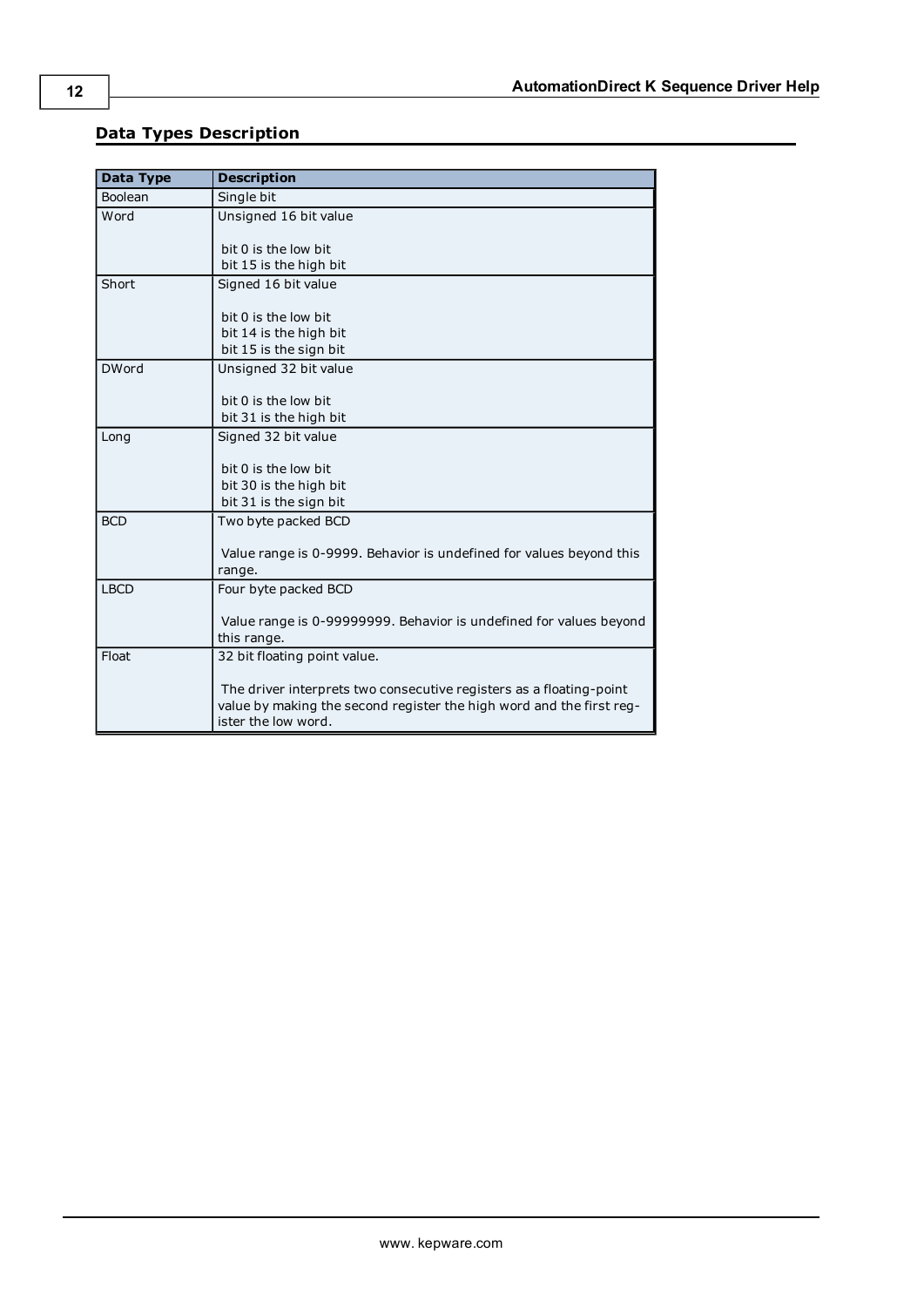# <span id="page-12-0"></span>**Address Descriptions**

Address specifications vary depending on the model in use. Select a link from the following list to obtain specific address information for the model of interest.

**[DL-05](#page-12-1) [DL-06](#page-13-0) [DL-105](#page-14-0) [DL-230](#page-14-1) [DL-240](#page-15-0) [DL-250\(-1\)](#page-16-0) [DL-260](#page-17-0) [DL-350](#page-18-0) [DL-430](#page-19-0) [DL-440](#page-19-1) [DL-450](#page-20-0) [SG](#page-21-0) [Series](#page-21-0) [SL](#page-22-0) [Series](#page-22-0)**

# <span id="page-12-1"></span>**DL-05 Addressing**

Word memory references can be declared with the following data types: Short, Word, Long, DWord, Float, BCD and LBCD. The default data type for dynamically defined DDE memory reference tags is Word. When using 32 bit data types (such as Long, DWord, Float and LBCD) two consecutive 16-bit registers will be used. This means that if address V1400 is declared as type DWord, both addresses V1400 and V1401 will be used to store the 32-bit value. For more information, refer to **[Data](#page-11-0) [Types](#page-11-0) [Description](#page-11-0)**.

This driver supports array notation for V memory addresses defined using the Short and Word data types. To specify an array, append the array size to the address specification as follows: address[array size] or address[rows][cols]. Array size is limited to 64 elements.

**Note:** All address ranges are specified in octal.

#### **Bit Access to V Memory**

Bit information can be directly accessed within V memory registers. To access a bit within a V memory register, a bit number can be appended to any V memory address. V memory addressing with bit access would appear as follows: V<xxxxx>.<yy> where xxxxx is the V memory register location and yy is the bit number (0 to 15) within that register. For example, address V00000.02 or V00000.2 must be used to access bit 2 of the register V00000.

| <b>Memory Type</b>            | <b>Discrete Range</b>            | Data Type      | <b>Word Range</b> | <b>Access</b> |
|-------------------------------|----------------------------------|----------------|-------------------|---------------|
| <b>Input Points</b>           | X0-X377                          | <b>Boolean</b> | V40400-V40417     | Read/Write    |
| <b>Output Points</b>          | Y0-Y377                          | <b>Boolean</b> | V40500-V40517     | Read/Write    |
| Control Relays                | C <sub>0</sub> -C <sub>777</sub> | <b>Boolean</b> | V40600-V40637     | Read/Write    |
| <b>Special Relays</b>         | SP0-SP777                        | <b>Boolean</b> | V41200-V41237     | Read/Write    |
| <b>Timer Status Bits</b>      | T0-T177                          | <b>Boolean</b> | V41100-V41107     | Read/Write    |
| <b>Timer Current Values</b>   | N/A                              | N/A            | $V0-V177$         | Read/Write    |
| <b>Counter Status Bits</b>    | CT0-CT177                        | <b>Boolean</b> | V41140-V41147     | Read/Write    |
| <b>Counter Current Values</b> | N/A                              | N/A            | V1000-V1177       | Read/Write    |
| Data Words                    | N/A                              | N/A            | V1200-V7377       | Read/Write    |
| Data Words Non-Volatile       | N/A                              | N/A            | V7400-V7577       | Read/Write    |
| <b>Stages</b>                 | S0-S377                          | <b>Boolean</b> | V41000-V41017     | Read/Write    |
| <b>System Parameters</b>      | N/A                              | N/A            | V7600-V7777       | Read/Write    |

#### **Address Specifications**

**Note:** For the BCD data type only, the syntax Vaddress:B for V memory registers is allowed. For example, V0000:B.

| <b>Address Examples</b> | <b>Description</b>                                          |
|-------------------------|-------------------------------------------------------------|
| CT65                    | Counter contact 65.                                         |
| $\overline{\text{S}57}$ | Stage control bit 57.                                       |
| V40500                  | Output Points 0-17.*                                        |
| V1400[4] or             | Both notations define an array of four data words with base |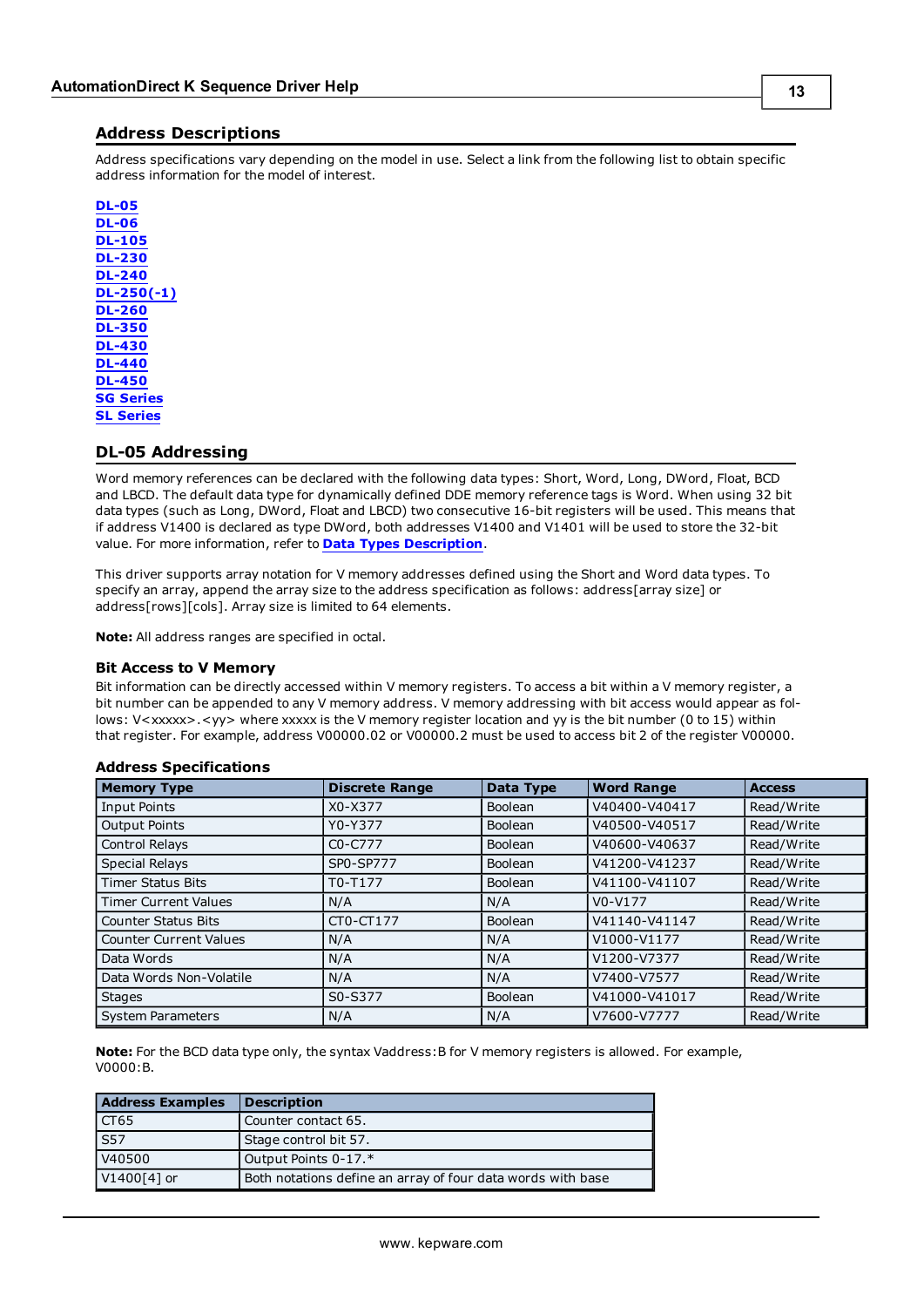V1400[2][2] address V1400.

<span id="page-13-0"></span>\*Octal.

# **DL-06 Addressing**

Word memory references can be declared with the following data types: Short, Word, Long, DWord, Float, BCD and LBCD. The default data type for dynamically defined DDE memory reference tags is Word. When using 32 bit data types (such as Long, DWord, Float and LBCD) two consecutive 16-bit registers will be used. This means that if address V1400 is declared as type DWord, both addresses V1400 and V1401 will be used to store the 32-bit value. For more information, refer to **[Data](#page-11-0) [Types](#page-11-0) [Description](#page-11-0)**.

This driver supports array notation for V memory addresses defined using the Short and Word data types. To specify an array, append the array size to the address specification as follows: address[array size] or address[rows][cols]. Array size is limited to 64 elements.

**Note:** All address ranges are specified in octal.

#### **Bit Access to V Memory**

Bit information can be directly accessed within V memory registers. To access a bit within a V memory register, a bit number can be appended to any V memory address. V memory addressing with bit access would appear as follows: V<xxxxx>.<yy> where xxxxx is the V memory register location and yy is the bit number (0 to 15) within that register. For example, address V00000.02 or V00000.2 must be used to access bit 2 of the register V00000.

#### **Address Specifications**

| <b>Memory Type</b>            | <b>Discrete Range</b> | Data Type      | <b>Word Range</b> | <b>Access</b> |
|-------------------------------|-----------------------|----------------|-------------------|---------------|
| <b>Input Points</b>           | X0-X777               | Boolean        | V40400-V40437     | Read/Write    |
| <b>Output Points</b>          | Y0-Y777               | Boolean        | V40500-V40537     | Read/Write    |
| Control Relays                | C0-C1777              | Boolean        | V40600-V40677     | Read/Write    |
| <b>Special Relays</b>         | SP0-SP777             | Boolean        | V41200-V41237     | Read/Write    |
| Timer Status Bits             | T0-T377               | Boolean        | V41100-V41117     | Read/Write    |
| <b>Timer Current Values</b>   | N/A                   | N/A            | $V0-V377$         | Read/Write    |
| <b>Counter Status Bits</b>    | CT0-CT177             | Boolean        | V41140-V41147     | Read/Write    |
| <b>Counter Current Values</b> | N/A                   | N/A            | V1000-V1177       | Read/Write    |
| Data Words                    | N/A                   | N/A            | V400-V677         | Read/Write    |
|                               |                       |                | V1200-V7377       |               |
|                               |                       |                | V10000-V17777     |               |
| Data Words Non-Volatile       | N/A                   | N/A            | V7400-V7577       | Read/Write    |
| <b>Stages</b>                 | S0-S1777              | Boolean        | V41000-V41077     | Read/Write    |
| Global Input                  | GX0-GX3777            | <b>Boolean</b> | V40000-V40177     | Read/Write    |
| Global Output                 | GY0-GY3777            | Boolean        | V40200-V40377     | Read/Write    |
| <b>System Parameters</b>      | N/A                   | N/A            | V700-V777         | Read/Write    |
|                               |                       |                | V7600-V7777       |               |
|                               |                       |                | V36000-V37777     |               |

**Note:** For the BCD data type only, the syntax Vaddress:B for V memory registers is allowed. For example, V0000:B.

| <b>Address Examples</b>    | <b>Description</b>                                                            |
|----------------------------|-------------------------------------------------------------------------------|
| CT <sub>65</sub>           | Counter contact 65.                                                           |
| S57                        | Stage control bit 57.                                                         |
| V40500                     | Output Points 0-17.*                                                          |
| V1400[4] or<br>V1400[2][2] | Both notations define an array of four data words with base<br>address V1400. |

\*Octal.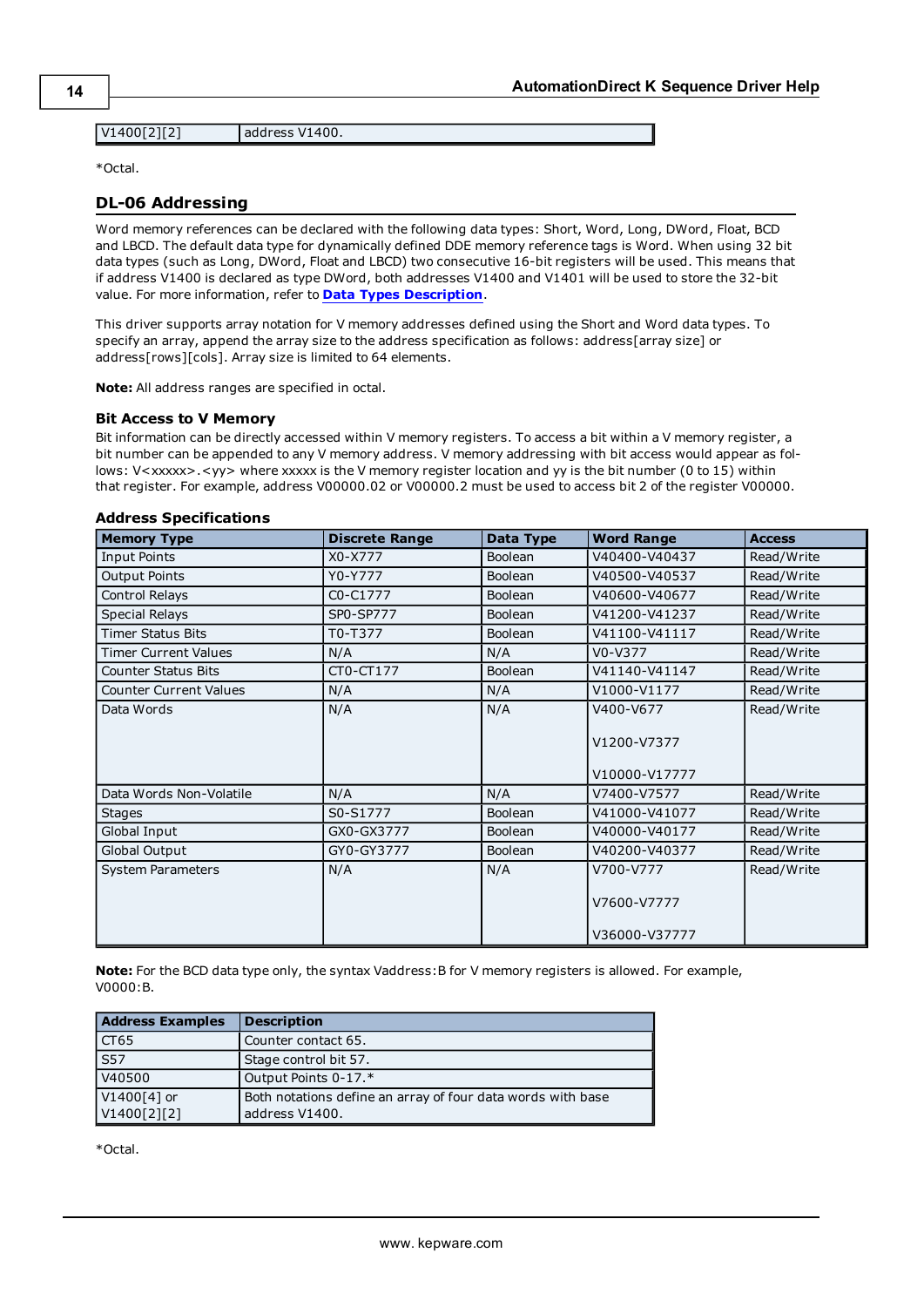# <span id="page-14-0"></span>**DL-105 Addressing**

Word memory references can be declared with the following data types: Short, Word, Long, DWord, Float, BCD and LBCD. The default data type for dynamically defined DDE memory reference tags is Word. When using 32 bit data types (such as Long, DWord, Float and LBCD) two consecutive 16-bit registers will be used. This means that if address V2000 is declared as type DWord, both addresses V2000 and V2001 will be used to store the 32-bit value. For more information, refer to **[Data](#page-11-0) [Types](#page-11-0) [Description](#page-11-0)**.

This driver supports array notation for V memory addresses defined using the Short and Word data types. To specify an array, append the array size to the address specification as follows: address[array size] or address[rows][cols]. Array size is limited to 64 elements.

**Note:** All address ranges are specified in octal.

#### **Bit Access to V Memory**

Bit information can be directly accessed within V memory registers. To access a bit within a V memory register, a bit number can be appended to any V memory address. V memory addressing with bit access would appear as follows: V<xxxxx>.<yy> where xxxxx is the V memory register location and yy is the bit number (0 to 15) within that register. For example, address V00000.02 or V00000.2 must be used to access bit 2 of the register V00000.

| <b>Memory Type</b>            | <b>Discrete Range</b>            | Data Type      | <b>Word Range</b> | <b>Access</b> |
|-------------------------------|----------------------------------|----------------|-------------------|---------------|
| <b>Input Points</b>           | X0-X177                          | <b>Boolean</b> | V40400-V40407     | Read/Write    |
| <b>Output Points</b>          | Y0-Y177                          | <b>Boolean</b> | V40500-V40507     | Read/Write    |
| Control Relays                | C <sub>0</sub> -C <sub>377</sub> | Boolean        | V40600-V40617     | Read/Write    |
| <b>Special Relays</b>         | SP0-SP117                        | Boolean        | V41200-V41204     | Read/Write    |
|                               | SP540-SP577                      |                | V41226-V41227     |               |
| Timer Status Bits             | T0-T77                           | Boolean        | V41100-V41103     | Read/Write    |
| <b>Timer Current Values</b>   | N/A                              | N/A            | $V0-V77$          | Read/Write    |
| <b>Counter Status Bits</b>    | CT0-CT77                         | Boolean        | V41140-V41143     | Read/Write    |
| <b>Counter Current Values</b> | N/A                              | N/A            | V1000-V1077       | Read/Write    |
| Data Words                    | N/A                              | N/A            | V2000-V2377       | Read/Write    |
| Data Words Non-Volatile       | N/A                              | N/A            | V4000-V4177       | Read/Write    |
| <b>Stages</b>                 | S0-S377                          | Boolean        | V41000-V41017     | Read/Write    |
| <b>System Parameters</b>      | N/A                              | N/A            | V7620-V7647       | Read/Write    |
|                               |                                  |                | V7750-V7777       |               |

#### **Address Specifications**

**Note:** For the BCD data type only, the syntax Vaddress:B for V memory registers is allowed. For example, V0000:B.

| <b>Address Examples</b>    | <b>Description</b>                                                            |
|----------------------------|-------------------------------------------------------------------------------|
| CT65                       | Counter contact 65.                                                           |
| $\overline{S57}$           | Stage control bit 57.                                                         |
| V40500                     | Output Points 0-17.*                                                          |
| V1400[4] or<br>V1400[2][2] | Both notations define an array of four data words with base<br>address V1400. |

<span id="page-14-1"></span>\*Octal.

# **DL-230 Addressing**

Word memory references can be declared with the following data types: Short, Word, Long, DWord, Float, BCD and LBCD. The default data type for dynamically defined DDE memory reference tags is Word. When using 32 bit data types (such as Long, DWord, Float and LBCD) two consecutive 16-bit registers will be used. This means that if address V2000 is declared as type DWord, both addresses V2000 and V2001 will be used to store the 32-bit value. For more information, refer to **[Data](#page-11-0) [Types](#page-11-0) [Description](#page-11-0)**.

This driver supports array notation for V memory addresses defined using the Short and Word data types. To specify an array, append the array size to the address specification as follows: address[array size] or address[rows][cols]. Array size is limited to 64 elements.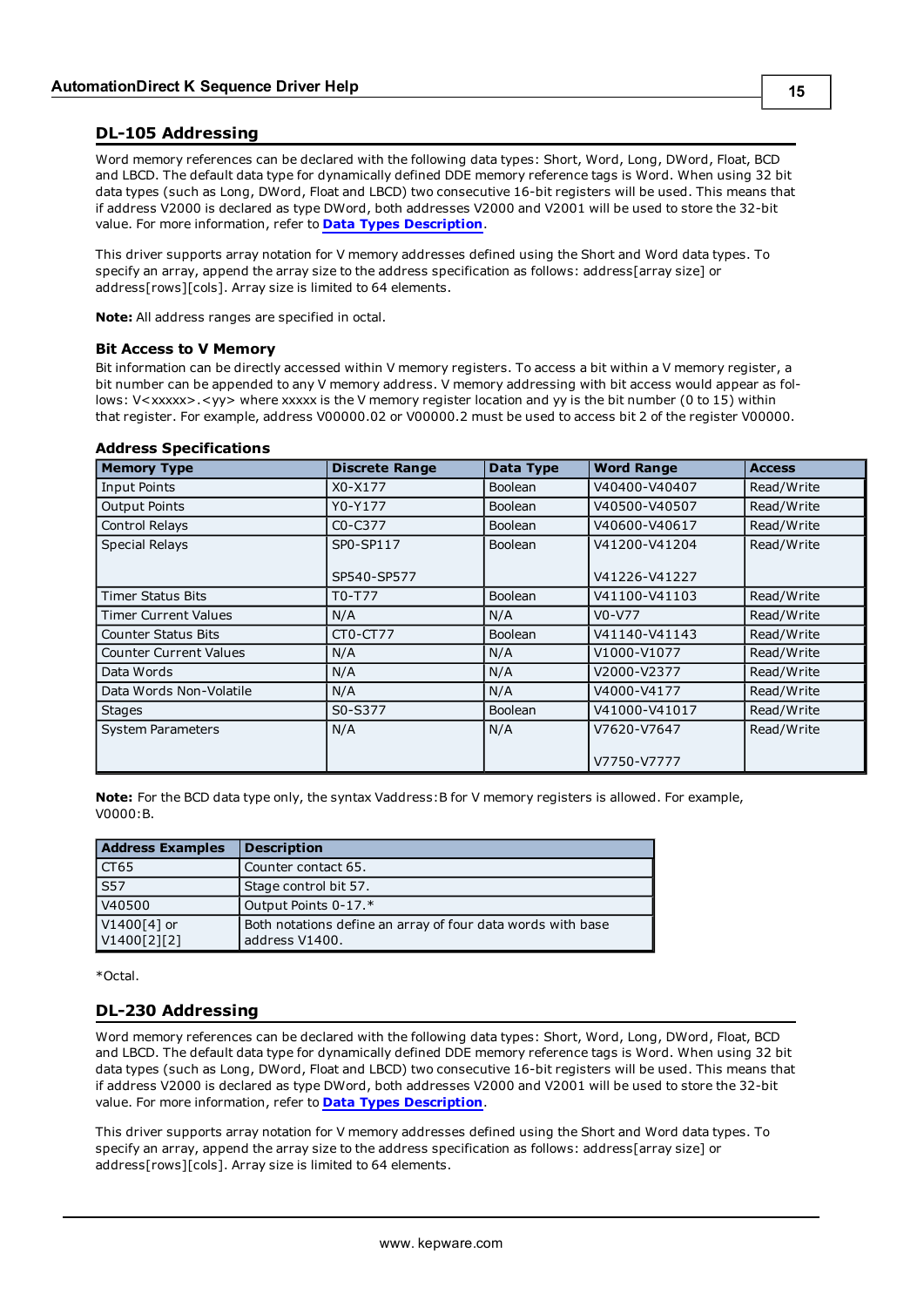**Note:** All address ranges are specified in octal.

#### **Bit Access to V Memory**

Bit information can be directly accessed within V memory registers. To access a bit within a V memory register, a bit number can be appended to any V memory address. V memory addressing with bit access would appear as follows: V<xxxxx>.<yy> where xxxxx is the V memory register location and yy is the bit number (0 to 15) within that register. For example, address V00000.02 or V00000.2 must be used to access bit 2 of the register V00000.

#### **Address Specifications**

| <b>Memory Type</b>            | <b>Discrete Range</b>            | Data Type      | <b>Word Range</b> | <b>Access</b> |
|-------------------------------|----------------------------------|----------------|-------------------|---------------|
| <b>Input Points</b>           | X0-X177                          | <b>Boolean</b> | V40400-V40407     | Read/Write    |
| <b>Output Points</b>          | Y0-Y177                          | <b>Boolean</b> | V40500-V40507     | Read/Write    |
| Control Relays                | C <sub>0</sub> -C <sub>377</sub> | <b>Boolean</b> | V40600-V40617     | Read/Write    |
| <b>Special Relays</b>         | SP0-SP117                        | <b>Boolean</b> | V41200-V41204     | Read/Write    |
|                               |                                  |                |                   |               |
|                               | SP540-SP577                      |                | V41226-V41227     |               |
| Timer Status Bits             | T0-T77                           | <b>Boolean</b> | V41100-V41103     | Read/Write    |
| <b>Timer Current Values</b>   | N/A                              | N/A            | $V0-V77$          | Read/Write    |
| <b>Counter Status Bits</b>    | CT0-CT77                         | Boolean        | V41140-V41143     | Read/Write    |
| <b>Counter Current Values</b> | N/A                              | N/A            | V1000-V1077       | Read/Write    |
| Data Words                    | N/A                              | N/A            | V2000-V2377       | Read/Write    |
| Data Words Non-Volatile       | N/A                              | N/A            | V4000-V4177       | Read/Write    |
| <b>Stages</b>                 | S0-S377                          | <b>Boolean</b> | V41000-V41017     | Read/Write    |
| <b>System Parameters</b>      | N/A                              | N/A            | V7620-V7647       | Read/Write    |
|                               |                                  |                | V7750-V7777       |               |
|                               |                                  |                |                   |               |

**Note:** For the BCD data type only, the syntax Vaddress:B for V memory registers is allowed. For example, V0000:B.

| <b>Address Examples</b>    | <b>Description</b>                                                            |
|----------------------------|-------------------------------------------------------------------------------|
| CT65                       | Counter contact 65.                                                           |
| $\overline{S57}$           | Stage control bit 57.                                                         |
| V40500                     | Output Points 0-17.*                                                          |
| V1400[4] or<br>V1400[2][2] | Both notations define an array of four data words with base<br>address V1400. |

<span id="page-15-0"></span>\*Octal.

# **DL-240 Addressing**

Word memory references can be declared with the following data types: Short, Word, Long, DWord, Float, BCD and LBCD. The default data type for dynamically defined DDE memory reference tags is Word. When using 32 bit data types (such as Long, DWord, Float and LBCD) two consecutive 16-bit registers will be used. This means that if address V2000 is declared as type DWord, both addresses V2000 and V2001 will be used to store the 32-bit value. For more information, refer to **[Data](#page-11-0) [Types](#page-11-0) [Description](#page-11-0)**.

This driver supports array notation for V memory addresses defined using the Short and Word data types. To specify an array, append the array size to the address specification as follows: address[array size] or address[rows][cols]. Array size is limited to 64 elements.

**Note:** All address ranges are specified in octal.

# **Bit Access to V Memory**

Bit information can be directly accessed within V memory registers. To access a bit within a V memory register, a bit number can be appended to any V memory address. V memory addressing with bit access would appear as follows: V<xxxxx>.<yy> where xxxxx is the V memory register location and yy is the bit number (0 to 15) within that register. For example, address V00000.02 or V00000.2 must be used to access bit 2 of the register V00000.

#### **Address Specifications**

| <b>Memory Type</b> | <b>Discrete Range</b> | Data Type | <b>Word Range</b> | <b>Access</b> |
|--------------------|-----------------------|-----------|-------------------|---------------|
|                    |                       |           |                   |               |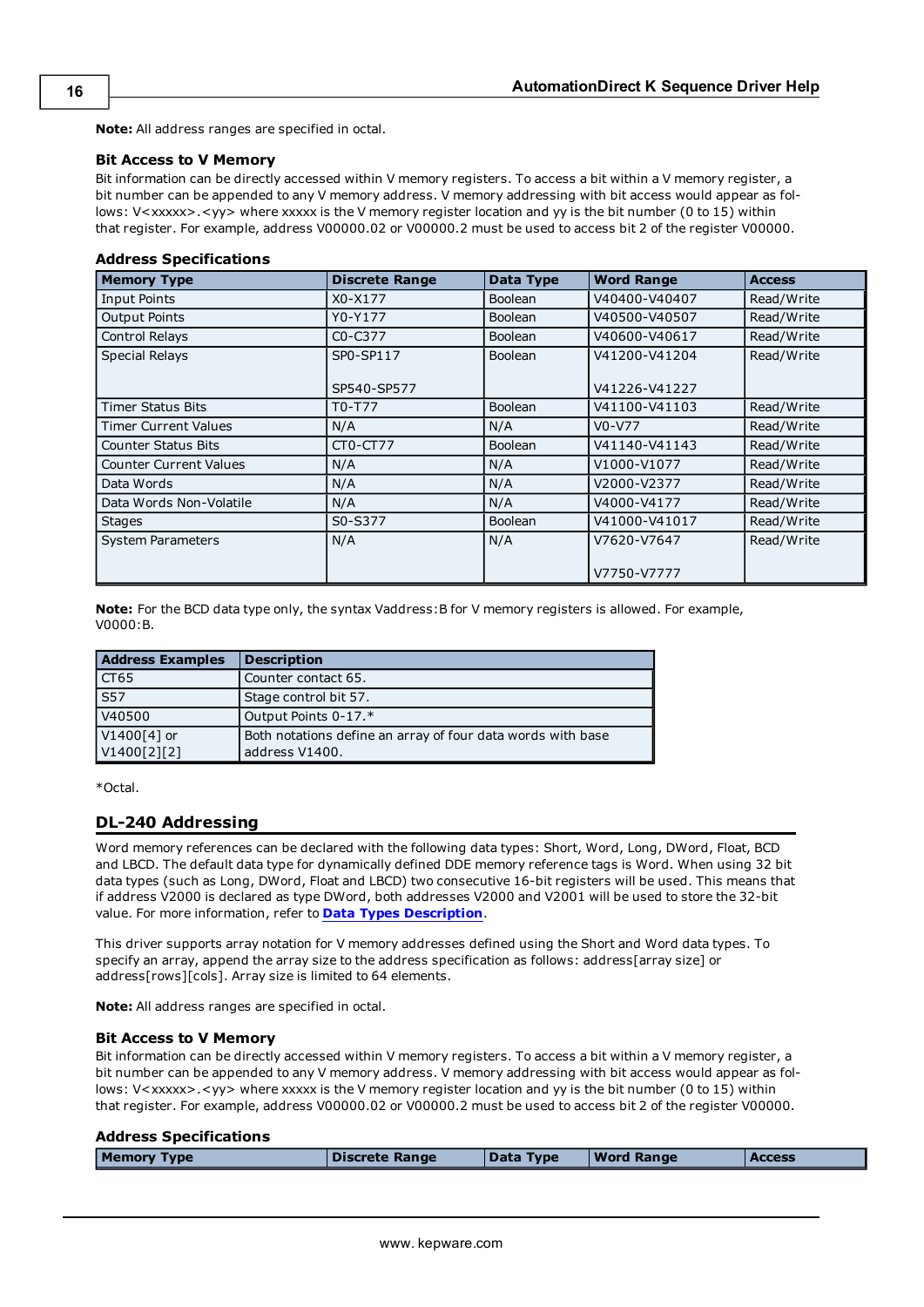# **AutomationDirect K Sequence Driver Help**

| <b>Input Points</b>           | X0-X477                          | Boolean        | V40400-V40423 | Read/Write |
|-------------------------------|----------------------------------|----------------|---------------|------------|
| <b>Output Points</b>          | Y0-Y477                          | Boolean        | V40500-V40523 | Read/Write |
| Control Relays                | C <sub>0</sub> -C <sub>377</sub> | <b>Boolean</b> | V40600-V40617 | Read/Write |
| <b>Special Relays</b>         | SP0-SP137                        | Boolean        | V41200-V41205 | Read/Write |
|                               |                                  |                |               |            |
|                               | SP540-SP617                      |                | V41226-V41230 |            |
| <b>Timer Status Bits</b>      | T0-T177                          | Boolean        | V41100-V41107 | Read/Write |
| <b>Timer Current Values</b>   | N/A                              | N/A            | $V0-V177$     | Read/Write |
| <b>Counter Status Bits</b>    | CT0-CT177                        | Boolean        | V41140-V41147 | Read/Write |
| <b>Counter Current Values</b> | N/A                              | N/A            | V1000-V1177   | Read/Write |
| Data Words                    | N/A                              | N/A            | V2000-V3777   | Read/Write |
| Data Words Non-Volatile       | N/A                              | N/A            | V4000-V4377   | Read/Write |
| <b>Stages</b>                 | S0-S777                          | Boolean        | V41000-V41037 | Read/Write |
| <b>System Parameters</b>      | N/A                              | N/A            | V7620-V7737   | Read/Write |
|                               |                                  |                |               |            |
|                               |                                  |                | V7746-V7777   |            |

**Note:** For the BCD data type only, the syntax Vaddress:B for V memory registers is allowed. For example, V0000:B.

| <b>Address Examples</b>    | <b>Description</b>                                                            |
|----------------------------|-------------------------------------------------------------------------------|
| CT65                       | Counter contact 65.                                                           |
| $\overline{S57}$           | Stage control bit 57.                                                         |
| V40500                     | Output Points 0-17 *                                                          |
| V1400[4] or<br>V1400[2][2] | Both notations define an array of four data words with base<br>address V1400. |

<span id="page-16-0"></span>\*Octal.

# **DL-250(-1) Addressing**

Word memory references can be declared with the following data types: Short, Word, Long, DWord, Float, BCD and LBCD. The default data type for dynamically defined DDE memory reference tags is Word. When using 32 bit data types (such as Long, DWord, Float and LBCD) two consecutive 16-bit registers will be used. This means that if address V1400 is declared as type DWord, both addresses V1400 and V1401 will be used to store the 32-bit value. For more information, refer to **[Data](#page-11-0) [Types](#page-11-0) [Description](#page-11-0)**.

This driver supports array notation for V memory addresses defined using the Short and Word data types. To specify an array, append the array size to the address specification as follows: address[array size] or address[rows][cols]. Array size is limited to 64 elements.

**Note:** All address ranges are specified in octal.

# **Bit Access to V Memory**

Bit information can be directly accessed within V memory registers. To access a bit within a V memory register, a bit number can be appended to any V memory address. V memory addressing with bit access would appear as follows: V<xxxxx>.<yy> where xxxxx is the V memory register location and yy is the bit number (0 to 15) within that register. For example, address V00000.02 or V00000.2 must be used to access bit 2 of the register V00000.

| <b>Memory Type</b>            | <b>Discrete Range</b> | Data Type      | <b>Word Range</b> | <b>Access</b> |
|-------------------------------|-----------------------|----------------|-------------------|---------------|
| <b>Input Points</b>           | X0-X777               | Boolean        | V40400-V40437     | Read/Write    |
| <b>Output Points</b>          | Y0-Y777               | <b>Boolean</b> | V40500-V40537     | Read/Write    |
| Control Relays                | C0-C1777              | <b>Boolean</b> | V40600-V40677     | Read/Write    |
| Special Relays                | SP0-SP777             | Boolean        | V41200-V41237     | Read/Write    |
| <b>Timer Status Bits</b>      | T0-T377               | Boolean        | V41100-V41117     | Read/Write    |
| <b>Timer Current Values</b>   | N/A                   | N/A            | $V0-V377$         | Read/Write    |
| <b>Counter Status Bits</b>    | CT0-CT177             | Boolean        | V41140-V41147     | Read/Write    |
| <b>Counter Current Values</b> | N/A                   | N/A            | V1000-V1177       | Read/Write    |
| Data Words                    | N/A                   | N/A            | V1400-V7377       | Read/Write    |

# **Address Specifications**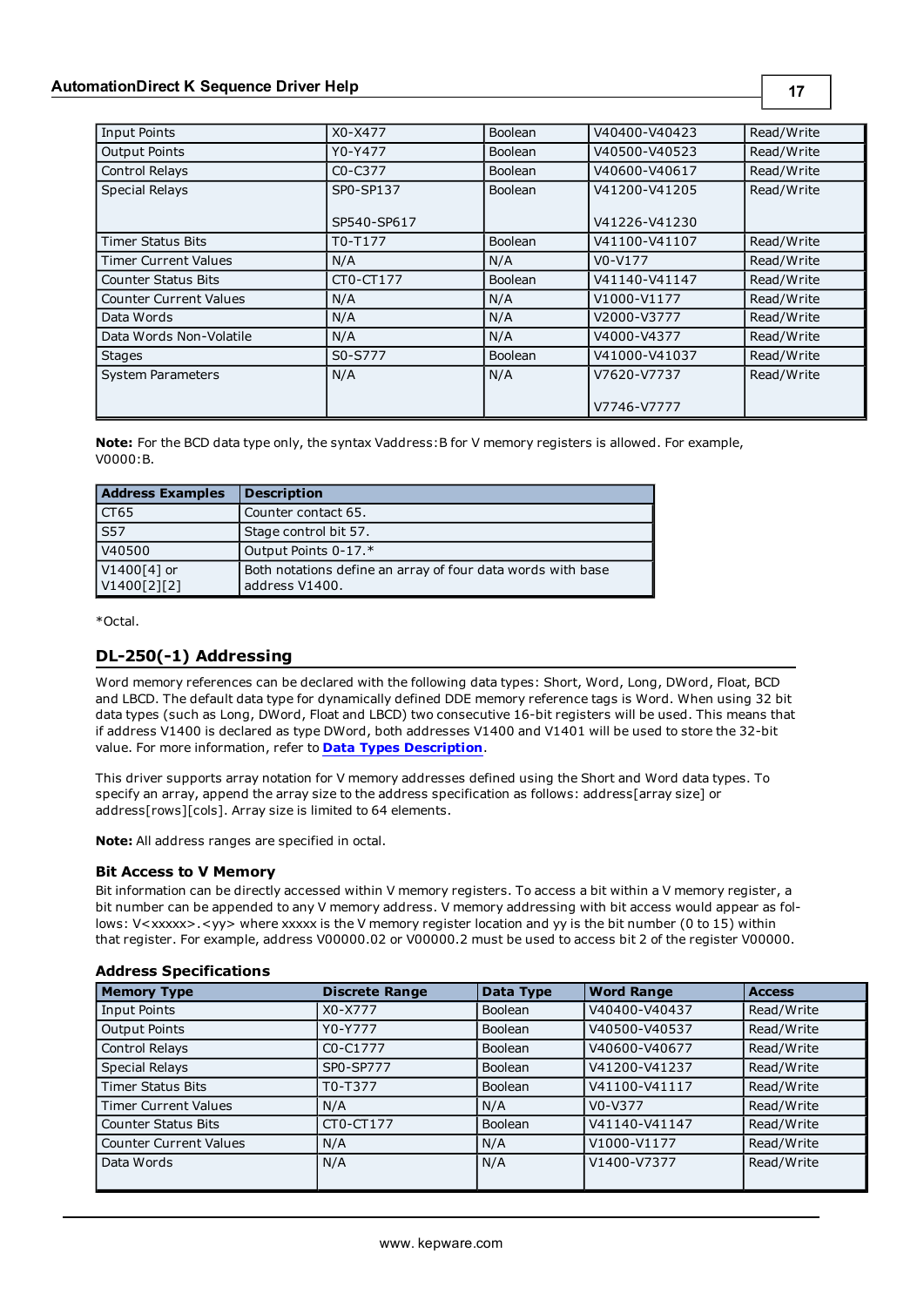|                   |          |         | V10000-V17777 |            |
|-------------------|----------|---------|---------------|------------|
| <b>Stages</b>     | S0-S1777 | Boolean | V41000-V41077 | Read/Write |
| System Parameters | N/A      | N/A     | V7400-V7777   | Read/Write |
|                   |          |         | V37000-V37777 |            |

**Note:** For the BCD data type only, the syntax Vaddress:B for V memory registers is allowed. For example, V0000:B.

| <b>Address Examples</b>    | <b>Description</b>                                                            |
|----------------------------|-------------------------------------------------------------------------------|
| CT65>                      | Counter contact 65.                                                           |
| S57>                       | Stage control bit 57.                                                         |
| V40500>                    | Output Points 0-17.*                                                          |
| V1400[4] or<br>V1400[2][2] | Both notations define an array of four data words with base<br>address V1400. |

<span id="page-17-0"></span>\*Octal.

# **DL-260 Addressing**

Word memory references can be declared with the following data types: Short, Word, Long, DWord, Float, BCD and LBCD. The default data type for dynamically defined DDE memory reference tags is Word. When using 32 bit data types (such as Long, DWord, Float and LBCD) two consecutive 16-bit registers will be used. This means that if address V1400 is declared as type DWord, both addresses V1400 and V1401 will be used to store the 32-bit value. For more information, refer to **[Data](#page-11-0) [Types](#page-11-0) [Description](#page-11-0)**.

This driver supports array notation for V memory addresses defined using the Short and Word data types. To specify an array, append the array size to the address specification as follows: address[array size] or address[rows][cols]. Array size is limited to 64 elements.

**Note:** All address ranges are specified in octal.

# **Bit Access to V Memory**

Bit information can be directly accessed within V memory registers. To access a bit within a V memory register, a bit number can be appended to any V memory address. V memory addressing with bit access would appear as follows: V<xxxxx>.<yy> where xxxxx is the V memory register location and yy is the bit number (0 to 15) within that register. For example, address V00000.02 or V00000.2 must be used to access bit 2 of the register V00000.

| <b>Memory Type</b>            | <b>Discrete Range</b> | Data Type      | <b>Word Range</b> | <b>Access</b> |
|-------------------------------|-----------------------|----------------|-------------------|---------------|
| Input Points                  | X0-X1777              | Boolean        | V40400-V40477     | Read/Write    |
| <b>Output Points</b>          | Y0-Y1777              | Boolean        | V40500-V40577     | Read/Write    |
| Control Relays                | C0-C3777              | Boolean        | V40600-V40777     | Read/Write    |
| <b>Special Relays</b>         | SP0-SP777             | Boolean        | V41200-V41237     | Read/Write    |
| <b>Timer Status Bits</b>      | T0-T377               | Boolean        | V41100-V41117     | Read/Write    |
| Timer Current Values          | N/A                   | N/A            | V0-V377           | Read/Write    |
| <b>Counter Status Bits</b>    | CT0-CT377             | <b>Boolean</b> | V41140-V41157     | Read/Write    |
| <b>Counter Current Values</b> | N/A                   | N/A            | V1000-V1377       | Read/Write    |
| Data Words                    | N/A                   | N/A            | V400-V777         | Read/Write    |
|                               |                       |                | V1400-V7377       |               |
|                               |                       |                | V10000-V35777     |               |
| <b>Stages</b>                 | S0-S1777              | Boolean        | V41000-V41077     | Read/Write    |
| Global Input                  | GX0-GX3777            | Boolean        | V40000-V40177     | Read/Write    |
| Global Output                 | GY0-GY3777            | <b>Boolean</b> | V40200-V40377     | Read/Write    |
| <b>System Parameters</b>      | N/A                   | N/A            | V7600-V7777       | Read/Write    |
|                               |                       |                | V36000-V37777     |               |

# **Address Specifications**

**Note:** For the BCD data type only, the syntax Vaddress:B for V memory registers is allowed. For example, V0000:B.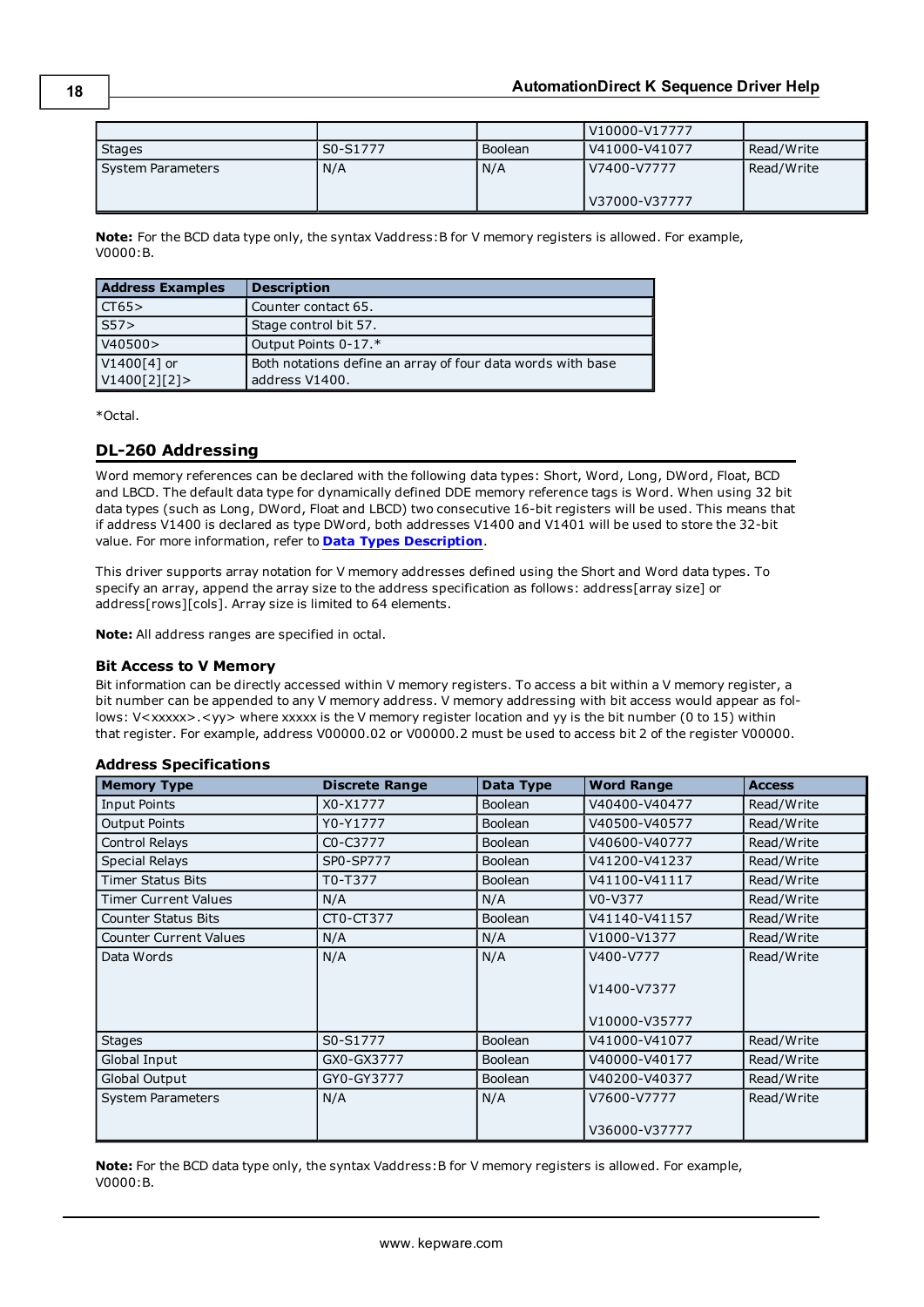| <b>Address Examples</b> | <b>Description</b>                                          |
|-------------------------|-------------------------------------------------------------|
| CT <sub>65</sub>        | Counter contact 65.                                         |
| $\overline{\text{S}57}$ | Stage control bit 57.                                       |
| V40500                  | Output Points 0-17.*                                        |
| V1400[4] or             | Both notations define an array of four data words with base |
| V1400[2][2]             | address V1400.                                              |

<span id="page-18-0"></span>\*Octal.

# **DL-350 Addressing**

Word memory references can be declared with the following data types: Short, Word, Long, DWord, Float, BCD and LBCD. The default data type for dynamically defined DDE memory reference tags is Word. When using 32 bit data types (such as Long, DWord, Float and LBCD) two consecutive 16-bit registers will be used. This means that if address V1400 is declared as type DWord, both addresses V1400 and V1401 will be used to store the 32-bit value. For more information, refer to **[Data](#page-11-0) [Types](#page-11-0) [Description](#page-11-0)**.

This driver supports array notation for V memory addresses defined using the Short and Word data types. To specify an array, append the array size to the address specification as follows: address[array size] or address[rows][cols]. Array size is limited to 64 elements.

**Note:** All address ranges are specified in octal.

#### **Bit Access to V Memory**

Bit information can be directly accessed within V memory registers. To access a bit within a V memory register, a bit number can be appended to any V memory address. V memory addressing with bit access would appear as follows: V<xxxxx>.<yy> where xxxxx is the V memory register location and yy is the bit number (0 to 15) within that register. For example, address V00000.02 or V00000.2 must be used to access bit 2 of the register V00000.

| <b>Memory Type</b>            | <b>Discrete Range</b> | Data Type      | <b>Word Range</b> | <b>Access</b> |
|-------------------------------|-----------------------|----------------|-------------------|---------------|
| <b>Input Points</b>           | X0-X777               | <b>Boolean</b> | V40400-V40437     | Read/Write    |
| <b>Output Points</b>          | Y0-Y777               | Boolean        | V40500-V40537     | Read/Write    |
| Control Relays                | C0-C1777              | Boolean        | V40600-V40677     | Read/Write    |
| <b>Special Relays</b>         | SP0-SP777             | Boolean        | V41200-V41237     | Read/Write    |
| <b>Timer Status Bits</b>      | T0-T377               | <b>Boolean</b> | V41100-V41117     | Read/Write    |
| <b>Timer Current Values</b>   | N/A                   | N/A            | V0-V377           | Read/Write    |
| <b>Counter Status Bits</b>    | CT0-CT177             | Boolean        | V41140-V41147     | Read/Write    |
| <b>Counter Current Values</b> | N/A                   | N/A            | V1000-V1177       | Read/Write    |
| Data Words                    | N/A                   | N/A            | V1400-V7377       | Read/Write    |
|                               |                       |                | V10000-V17777     |               |
| <b>Stages</b>                 | S0-S1777              | Boolean        | V41000-V41077     | Read/Write    |
| <b>System Parameters</b>      | N/A                   | N/A            | V7400-V7777       | Read/Write    |
|                               |                       |                | V36000-V37777     |               |

#### **Address Specifications**

**Note:** For the BCD data type only, the syntax Vaddress:B for V memory registers is allowed. For example, V0000:B.

| <b>Address Examples</b>    | <b>Description</b>                                                            |
|----------------------------|-------------------------------------------------------------------------------|
| CT65                       | Counter contact 65.                                                           |
| S57                        | Stage control bit 57.                                                         |
| V40500                     | Output Points 0-17.*                                                          |
| V1400[4] or<br>V1400[2][2] | Both notations define an array of four data words with base<br>address V1400. |

\*Octal.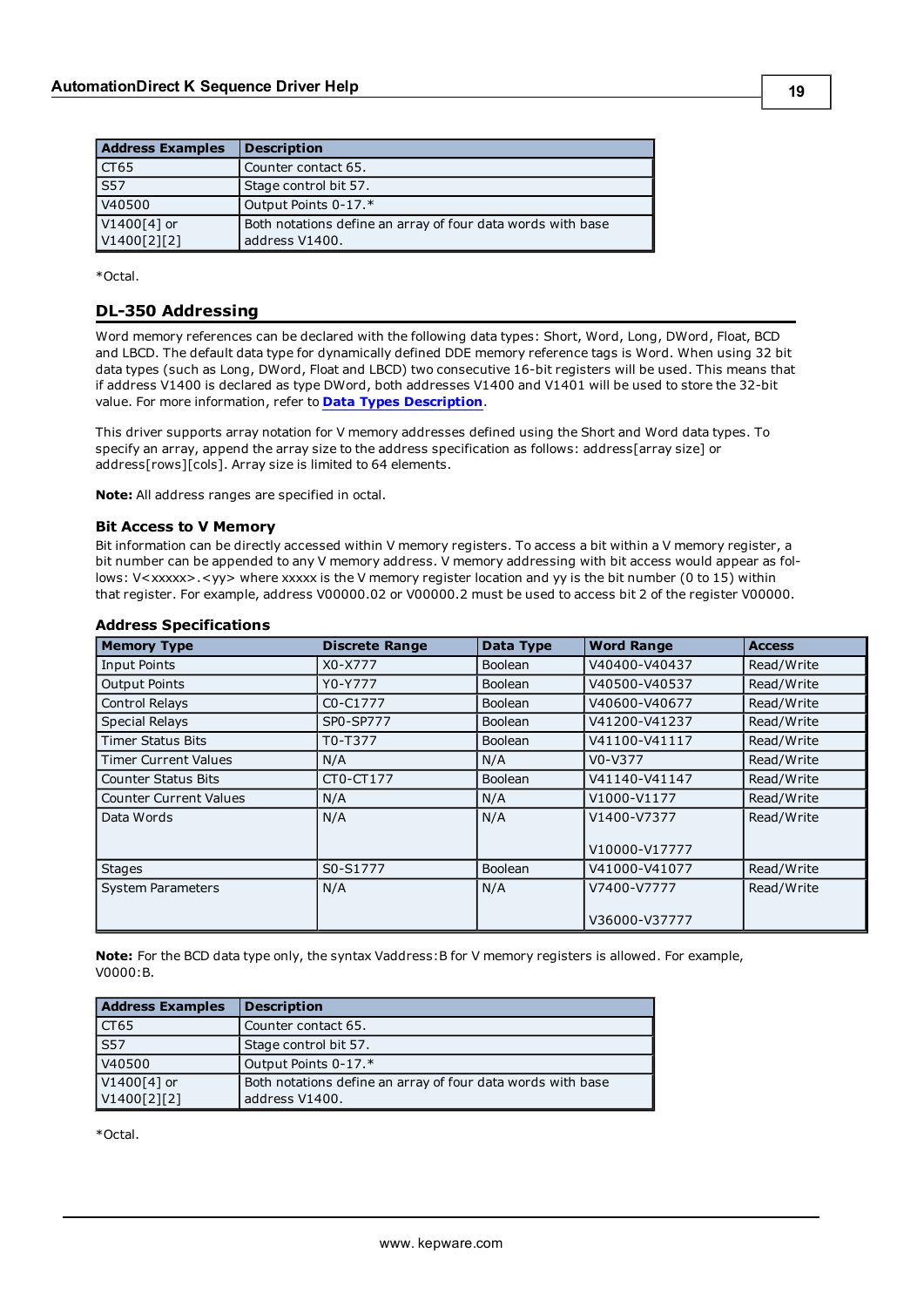# <span id="page-19-0"></span>**DL-430 Addressing**

Word memory references can be declared with the following data types: Short, Word, Long, DWord, Float, BCD and LBCD. The default data type for dynamically defined DDE memory reference tags is Word. When using 32 bit data types (such as Long, DWord, Float and LBCD) two consecutive 16-bit registers will be used. This means that if address V1400 is declared as type DWord, both addresses V1400 and V1401 will be used to store the 32-bit value. For more information, refer to **[Data](#page-11-0) [Types](#page-11-0) [Description](#page-11-0)**.

This driver supports array notation for V memory addresses defined using the Short and Word data types. To specify an array, append the array size to the address specification as follows: address[array size] or address[rows][cols]. Array size is limited to 64 elements.

**Note:** All address ranges are specified in octal.

# **Bit Access to V Memory**

Bit information can be directly accessed within V memory registers. To access a bit within a V memory register, a bit number can be appended to any V memory address. V memory addressing with bit access would appear as follows: V<xxxxx>.<yy> where xxxxx is the V memory register location and yy is the bit number (0 to 15) within that register. For example, address V00000.02 or V00000.2 must be used to access bit 2 of the register V00000.

| <b>Memory Type</b>            | <b>Discrete Range</b>            | Data Type      | <b>Word Range</b> | <b>Access</b> |
|-------------------------------|----------------------------------|----------------|-------------------|---------------|
| <b>Input Points</b>           | X0-X477                          | <b>Boolean</b> | V40400-V40423     | Read/Write    |
| <b>Output Points</b>          | Y0-Y477                          | <b>Boolean</b> | V40500-V40523     | Read/Write    |
| Control Relays                | C <sub>0</sub> -C <sub>737</sub> | <b>Boolean</b> | V40600-V40635     | Read/Write    |
| <b>Special Relays</b>         | SP0-SP137                        | Boolean        | V41200-V41205     | Read/Write    |
|                               | SP320-SP617                      |                | V41215-V41230     |               |
| <b>Timer Status Bits</b>      | T0-T177                          | Boolean        | V41100-V41107     | Read/Write    |
| <b>Timer Current Values</b>   | N/A                              | N/A            | $V0-V177$         | Read/Write    |
| <b>Counter Status Bits</b>    | CT0-CT177                        | <b>Boolean</b> | V41140-V41147     | Read/Write    |
| <b>Counter Current Values</b> | N/A                              | N/A            | V01000-V01177     | Read/Write    |
| Data Words                    | N/A                              | N/A            | V1400-V7377       | Read/Write    |
| <b>Stages</b>                 | S0-S577                          | <b>Boolean</b> | V41000-V41027     | Read/Write    |
| Remote In/Out                 | GX0-GX737                        | <b>Boolean</b> | V40000-V40037     | Read/Write    |
| <b>System Parameters</b>      | N/A                              | N/A            | V7400-V7777       | Read/Write    |

#### **Address Specifications**

**Note:** For the BCD data type only, the syntax Vaddress:B for V memory registers is allowed. For example, V0000:B.

| <b>Address Examples</b> | <b>Description</b>                                          |
|-------------------------|-------------------------------------------------------------|
| CT65                    | Counter contact 65.                                         |
| $\overline{S57}$        | Stage control bit 57.                                       |
| V40500                  | Output Points 0-17.*                                        |
| V1400[4] or             | Both notations define an array of four data words with base |
| V1400[2][2]             | address V1400.                                              |

<span id="page-19-1"></span>\*Octal.

# **DL-440 Addressing**

Word memory references can be declared with the following data types: Short, Word, Long, DWord, Float, BCD and LBCD. The default data type for dynamically defined DDE memory reference tags is Word. When using 32 bit data types (such as Long, DWord, Float and LBCD) two consecutive 16-bit registers will be used. This means that if address V1400 is declared as type DWord, both addresses V1400 and V1401 will be used to store the 32-bit value. For more information, refer to **[Data](#page-11-0) [Types](#page-11-0) [Description](#page-11-0)**.

This driver supports array notation for V memory addresses defined using the Short and Word data types. To specify an array, append the array size to the address specification as follows: address[array size] or address[rows][cols]. Array size is limited to 64 elements.

**Note:** All address ranges are specified in octal.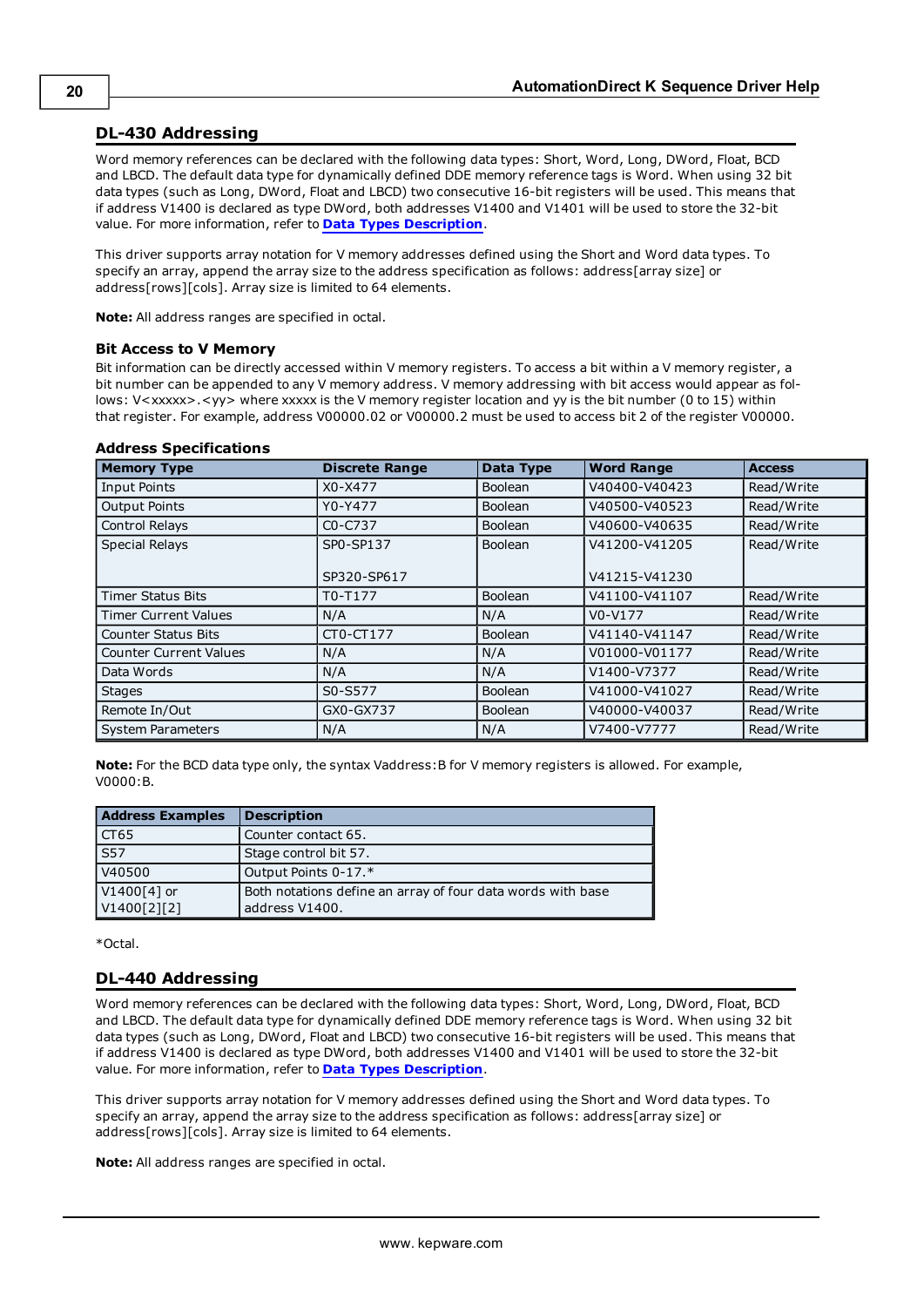#### **Bit Access to V Memory**

Bit information can be directly accessed within V memory registers. To access a bit within a V memory register, a bit number can be appended to any V memory address. V memory addressing with bit access would appear as follows: V<xxxxx>.<yy> where xxxxx is the V memory register location and yy is the bit number (0 to 15) within that register. For example, address V00000.02 or V00000.2 must be used to access bit 2 of the register V00000.

| <b>Memory Type</b>            | <b>Discrete Range</b> | Data Type      | <b>Word Range</b> | <b>Access</b> |
|-------------------------------|-----------------------|----------------|-------------------|---------------|
| <b>Input Points</b>           | X0-X477               | <b>Boolean</b> | V40400-V40423     | Read/Write    |
| <b>Output Points</b>          | Y0-Y477               | <b>Boolean</b> | V40500-V40523     | Read/Write    |
| Control Relays                | C0-C1777              | <b>Boolean</b> | V40600-V40677     | Read/Write    |
| <b>Special Relays</b>         | SP0-SP137             | <b>Boolean</b> | V41200-V41205     | Read/Write    |
|                               | SP320-SP717           |                | V41215-V41234     |               |
| <b>Timer Status Bits</b>      | T0-T377               | Boolean        | V41100-V41117     | Read/Write    |
| <b>Timer Current Values</b>   | N/A                   | N/A            | $V0-V377$         | Read/Write    |
| <b>Counter Status Bits</b>    | CT0-CT177             | <b>Boolean</b> | V41140-V41147     | Read/Write    |
| <b>Counter Current Values</b> | N/A                   | N/A            | V1000-V1177       | Read/Write    |
| Data Words                    | N/A                   | N/A            | V1400-V7377       | Read/Write    |
|                               |                       |                | V10000-V17777     |               |
| <b>Stages</b>                 | S0-S1777              | Boolean        | V41000-V41077     | Read/Write    |
| Remote In/Out                 | GX0-GX1777            | <b>Boolean</b> | V40000-V40077     | Read/Write    |
| <b>System Parameters</b>      | N/A                   | N/A            | V700-V737         | Read/Write    |
|                               |                       |                | V7400-V7777       |               |

#### **Address Specifications**

**Note:** For the BCD data type only, the syntax Vaddress:B for V memory registers is allowed. For example, V0000:B.

| <b>Address Examples</b>    | <b>Description</b>                                                            |
|----------------------------|-------------------------------------------------------------------------------|
| CT65                       | Counter contact 65.                                                           |
| $\overline{S57}$           | Stage control bit 57.                                                         |
| V40500                     | Output Points 0-17.*                                                          |
| V1400[4] or<br>VI400[2][2] | Both notations define an array of four data words with base<br>address V1400. |

<span id="page-20-0"></span>\*Octal.

# **DL-450 Addressing**

Word memory references can be declared with the following data types: Short, Word, Long, DWord, Float, BCD and LBCD. The default data type for dynamically defined DDE memory reference tags is Word. When using 32 bit data types (such as Long, DWord, Float and LBCD) two consecutive 16-bit registers will be used. This means that if address V1400 is declared as type DWord, both addresses V1400 and V1401 will be used to store the 32-bit value. For more information, refer to **[Data](#page-11-0) [Types](#page-11-0) [Description](#page-11-0)**.

This driver supports array notation for V memory addresses defined using the Short and Word data types. To specify an array, append the array size to the address specification as follows: address[array size] or address[rows][cols]. Array size is limited to 64 elements.

**Note:** All address ranges are specified in octal.

#### **Bit Access to V Memory**

Bit information can be directly accessed within V memory registers. To access a bit within a V memory register, a bit number can be appended to any V memory address. V memory addressing with bit access would appear as follows: V<xxxxx>.<yy> where xxxxx is the V memory register location and yy is the bit number (0 to 15) within that register. For example, address V00000.02 or V00000.2 must be used to access bit 2 of the register V00000.

#### **Address Specifications**

|  | <b>Memory Type</b> | <b>Discrete Range</b> | Data Type | <b>Word Range</b> | <b>Access</b> |
|--|--------------------|-----------------------|-----------|-------------------|---------------|
|--|--------------------|-----------------------|-----------|-------------------|---------------|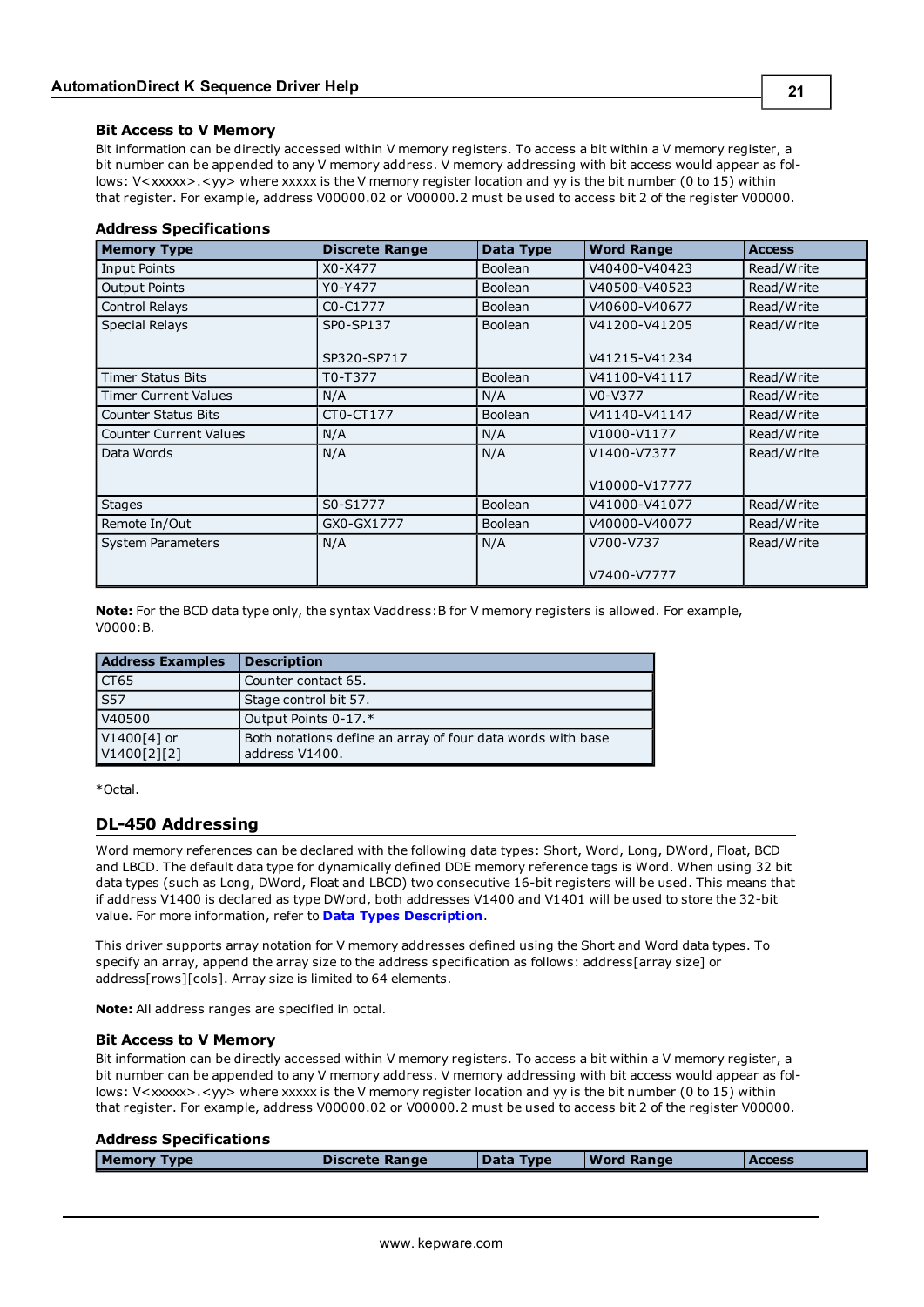| <b>Input Points</b>           | X0-X1777   | <b>Boolean</b> | V40400-V40477 | Read/Write |
|-------------------------------|------------|----------------|---------------|------------|
| <b>Output Points</b>          | Y0-Y1777   | <b>Boolean</b> | V40500-V40577 | Read/Write |
| Control Relays                | C0-C3777   | <b>Boolean</b> | V40600-V40777 | Read/Write |
| <b>Special Relays</b>         | SP0-SP777  | <b>Boolean</b> | V41200-V41237 | Read/Write |
| <b>Timer Status Bits</b>      | T0-T377    | <b>Boolean</b> | V41100-V41117 | Read/Write |
| <b>Timer Current Values</b>   | N/A        | N/A            | V0-V377       | Read/Write |
| <b>Counter Status Bits</b>    | CT0-CT377  | <b>Boolean</b> | V41140-V41157 | Read/Write |
| <b>Counter Current Values</b> | N/A        | N/A            | V1000-V1377   | Read/Write |
| Data Words                    | N/A        | N/A            | V1400-V7377   | Read/Write |
|                               |            |                | V10000-V37777 |            |
| <b>Stages</b>                 | S0-S1777   | <b>Boolean</b> | V41000-V41077 | Read/Write |
| Global Input                  | GX0-GX3777 | <b>Boolean</b> | V40000-V40177 | Read/Write |
| Global Output                 | GY0-GY3777 | Boolean        | V40200-V40377 | Read/Write |
| <b>System Parameters</b>      | N/A        | N/A            | V400-V777     | Read/Write |
|                               |            |                | V7400-V7777   |            |

**Note:** For the BCD data type only, the syntax Vaddress:B for V memory registers is allowed. For example, V0000:B.

| <b>Address Examples</b>      | <b>Description</b>                                                            |
|------------------------------|-------------------------------------------------------------------------------|
| CT65                         | Counter contact 65.                                                           |
| $\overline{S57}$             | Stage control bit 57.                                                         |
| V40500                       | Output Points 0-17.*                                                          |
| $V1400[4]$ or<br>V1400[2][2] | Both notations define an array of four data words with base<br>address V1400. |

<span id="page-21-0"></span>\*Octal.

# **SG Series Addressing**

Word memory references can be declared with the following data types: Short, Word, Long, DWord, Float, BCD and LBCD. The default data type for dynamically defined DDE memory reference tags is Word. When using 32 bit data types (such as Long, DWord, Float and LBCD) two consecutive 16-bit registers will be used. This means that if address V1400 is declared as type DWord, both addresses V1400 and V1401 will be used to store the 32-bit value. For more information, refer to **[Data](#page-11-0) [Types](#page-11-0) [Description](#page-11-0)**.

This driver supports array notation for V memory addresses defined using the Short and Word data types. To specify an array, append the array size to the address specification as follows: address[array size] or address[rows][cols]. Array size is limited to 64 elements.

**Note:** All address ranges are specified in octal.

# **Bit Access to V Memory**

Bit information can be directly accessed within V memory registers. To access a bit within a V memory register, a bit number can be appended to any V memory address. V memory addressing with bit access would appear as follows: V<xxxxx>.<yy> where xxxxx is the V memory register location and yy is the bit number (0 to 15) within that register. For example, address V00000.02 or V00000.2 must be used to access bit 2 of the register V00000.

| <b>Memory Type</b>            | <b>Discrete Range</b> | Data Type      | <b>Word Range</b> | <b>Access</b> |
|-------------------------------|-----------------------|----------------|-------------------|---------------|
| Input Points                  | X0-X1777              | <b>Boolean</b> | V40400-V40477     | Read/Write    |
| <b>Output Points</b>          | Y0-Y1777              | Boolean        | V40500-V40577     | Read/Write    |
| Control Relays                | C0-C3777              | <b>Boolean</b> | V40600-V40777     | Read/Write    |
| <b>Special Relays</b>         | SP0-SP777             | Boolean        | V41200-V41237     | Read/Write    |
| <b>Timer Status Bits</b>      | T0-T377               | Boolean        | V41100-V41117     | Read/Write    |
| <b>Timer Current Values</b>   | N/A                   | N/A            | $V0-V377$         | Read/Write    |
| <b>Counter Status Bits</b>    | CT0-CT377             | Boolean        | V41140-V41157     | Read/Write    |
| <b>Counter Current Values</b> | N/A                   | N/A            | V1000-V1377       | Read/Write    |
| Data Words                    | N/A                   | N/A            | V1400-V7377       | Read/Write    |

# **Address Specifications**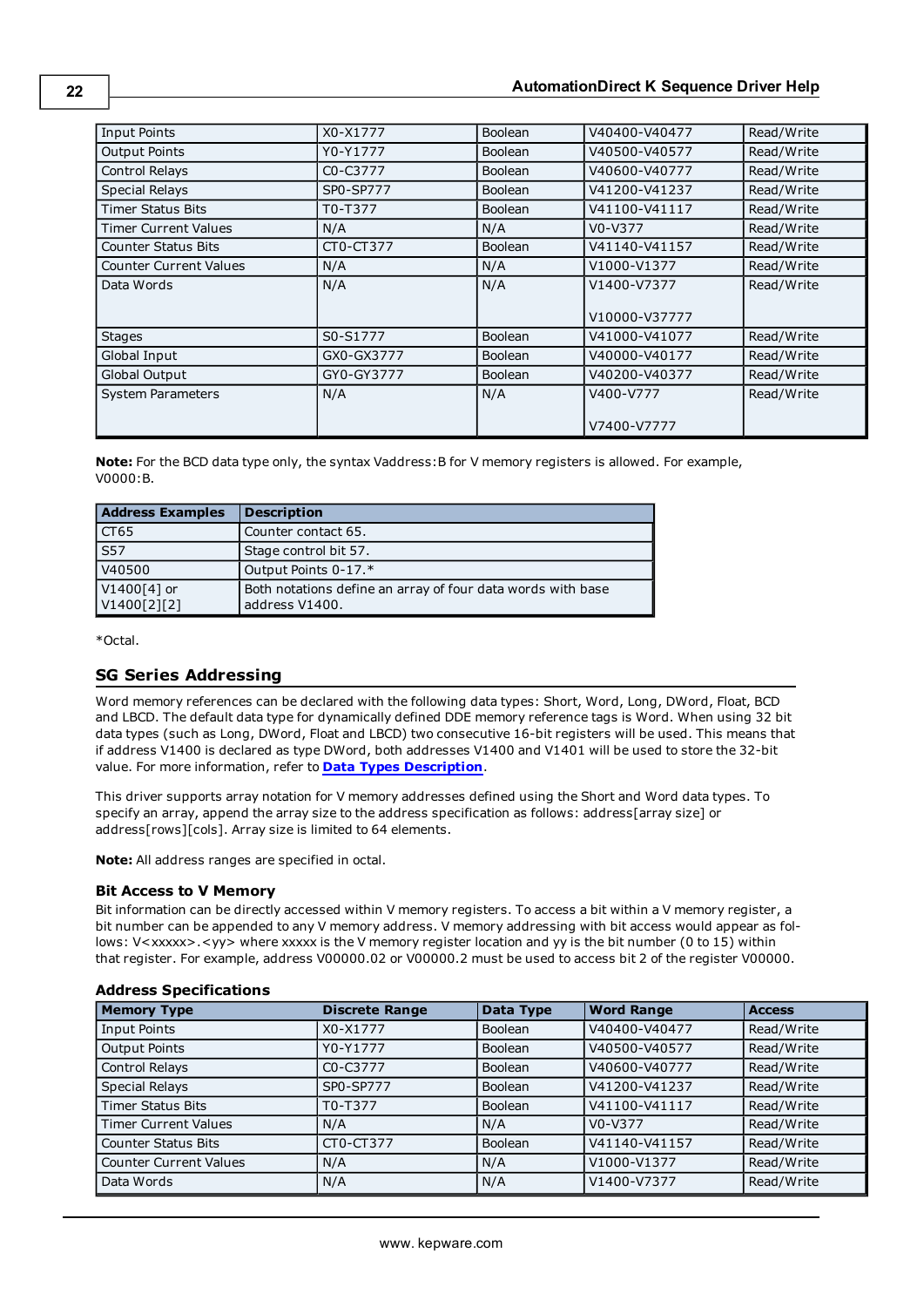|                          |            |                | V10000-V37777 |            |
|--------------------------|------------|----------------|---------------|------------|
| <b>Stages</b>            | S0-S1777   | <b>Boolean</b> | V41000-V41077 | Read/Write |
| Remote In                | GX0-GX3777 | Boolean        | V40000-V40177 | Read/Write |
| Remote Out               | GY0-GY3777 | Boolean        | V40200-V0377  | Read/Write |
| <b>System Parameters</b> | N/A        | N/A            | V400-V777     | Read/Write |
|                          |            |                | V7400-V7777   |            |

**Note:** For the BCD data type only, the syntax Vaddress:B for V memory registers is allowed. For example, V0000:B.

| <b>Address Examples</b> | <b>Description</b>                                          |
|-------------------------|-------------------------------------------------------------|
| CT65                    | Counter contact 65.                                         |
| $\overline{\text{S}57}$ | Stage control bit 57.                                       |
| V40500                  | Output Points 0-17.*                                        |
| V1400[4] or             | Both notations define an array of four data words with base |
| V1400[2][2]             | address V1400.                                              |

<span id="page-22-0"></span>\*Octal.

# **SL Series Addressing**

Word memory references can be declared with the following data types: Short, Word, Long, DWord, Float, BCD and LBCD. The default data type for dynamically defined DDE memory reference tags is Word. When using 32 bit data types (such as Long, DWord, Float and LBCD) two consecutive 16-bit registers will be used. This means that if address V1400 is declared as type DWord, both addresses V1400 and V1401 will be used to store the 32-bit value. For more information, refer to **[Data](#page-11-0) [Types](#page-11-0) [Description](#page-11-0)**.

This driver supports array notation for V memory addresses defined using the Short and Word data types. To specify an array, append the array size to the address specification as follows: address[array size] or address[rows][cols]. Array size is limited to 64 elements.

**Note:** All address ranges are specified in octal.

# **Bit Access to V Memory**

Bit information can be directly accessed within V memory registers. To access a bit within a V memory register, a bit number can be appended to any V memory address. V memory addressing with bit access would appear as follows: V<xxxxx>.<yy> where xxxxx is the V memory register location and yy is the bit number (0 to 15) within that register. For example, address V00000.02 or V00000.2 must be used to access bit 2 of the register V00000.

| <b>Memory Type</b>            | <b>Discrete Range</b>            | Data Type      | <b>Word Range</b> | <b>Access</b> |
|-------------------------------|----------------------------------|----------------|-------------------|---------------|
| <b>Input Points</b>           | X0-X577                          | Boolean        | V40400-V40427     | Read/Write    |
| <b>Output Points</b>          | Y0-Y577                          | Boolean        | V40500-V40527     | Read/Write    |
| Control Relays                | C <sub>0</sub> -C <sub>737</sub> | <b>Boolean</b> | V40600-V40635     | Read/Write    |
| <b>Special Relays</b>         | SP0-SP137                        | Boolean        | V41200-V41205     | Read/Write    |
|                               | SP320-SP617                      |                | V41215-V41230     |               |
| <b>Timer Status Bits</b>      | T0-T177                          | Boolean        | V41100-V41107     | Read/Write    |
| <b>Timer Current Values</b>   | N/A                              | N/A            | $V0-V177$         | Read/Write    |
| <b>Counter Status Bits</b>    | CT0-CT177                        | Boolean        | V41140-V41147     | Read/Write    |
| <b>Counter Current Values</b> | N/A                              | N/A            | V1000-V1177       | Read/Write    |
| Data Words                    | N/A                              | N/A            | V1400-V7377       | Read/Write    |
| <b>Stages</b>                 | S0-S577                          | Boolean        | V41000-V41027     | Read/Write    |
| Remote In/Out                 | GX0-GX777                        | <b>Boolean</b> | V40000--V40037    | Read/Write    |
| <b>System Parameters</b>      | N/A                              | N/A            | V7400-V7777       | Read/Write    |

# **Address Specifications**

**Note:** For the BCD data type only, the syntax Vaddress:B for V memory registers is allowed. For example, V0000:B.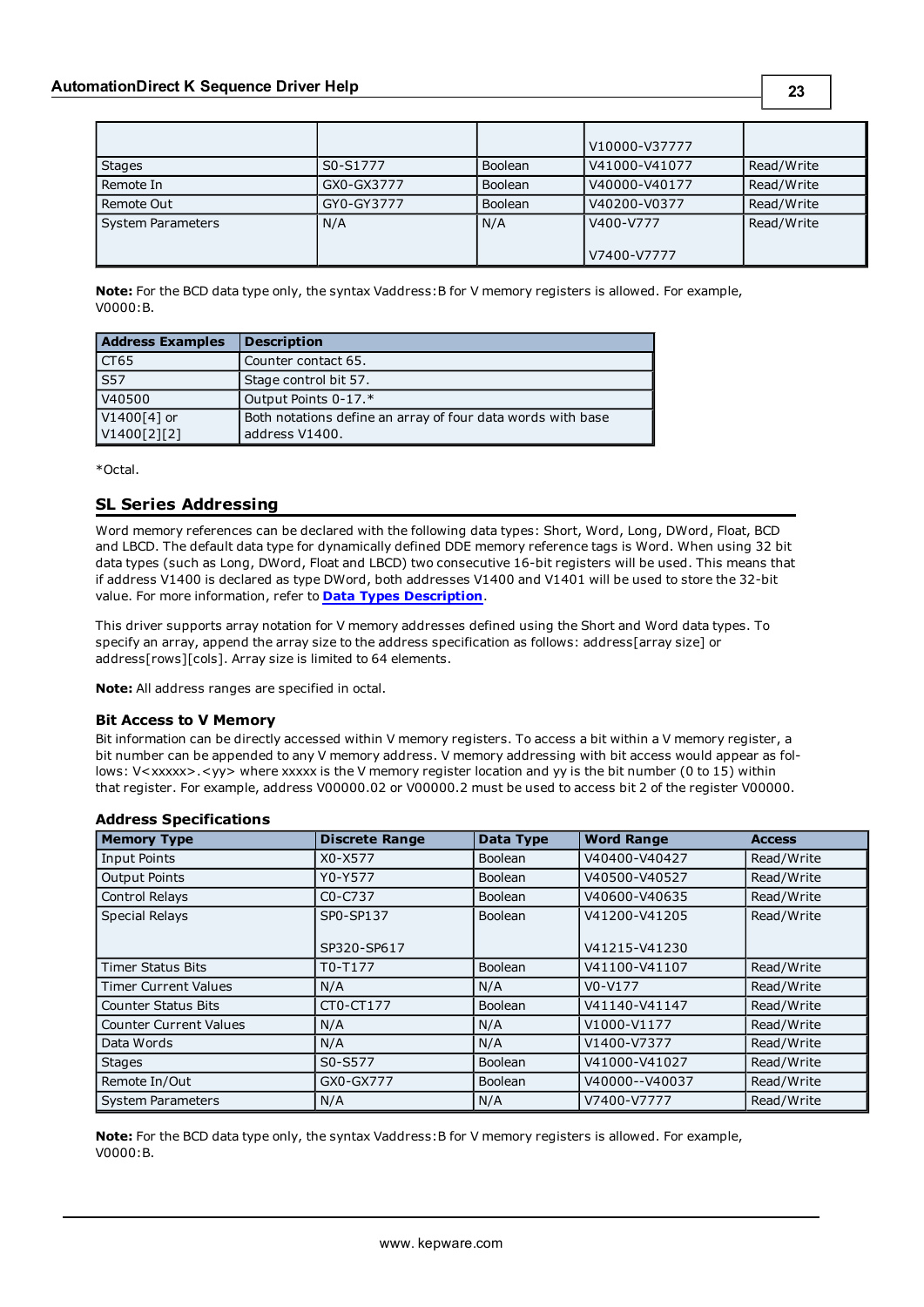\*Octal.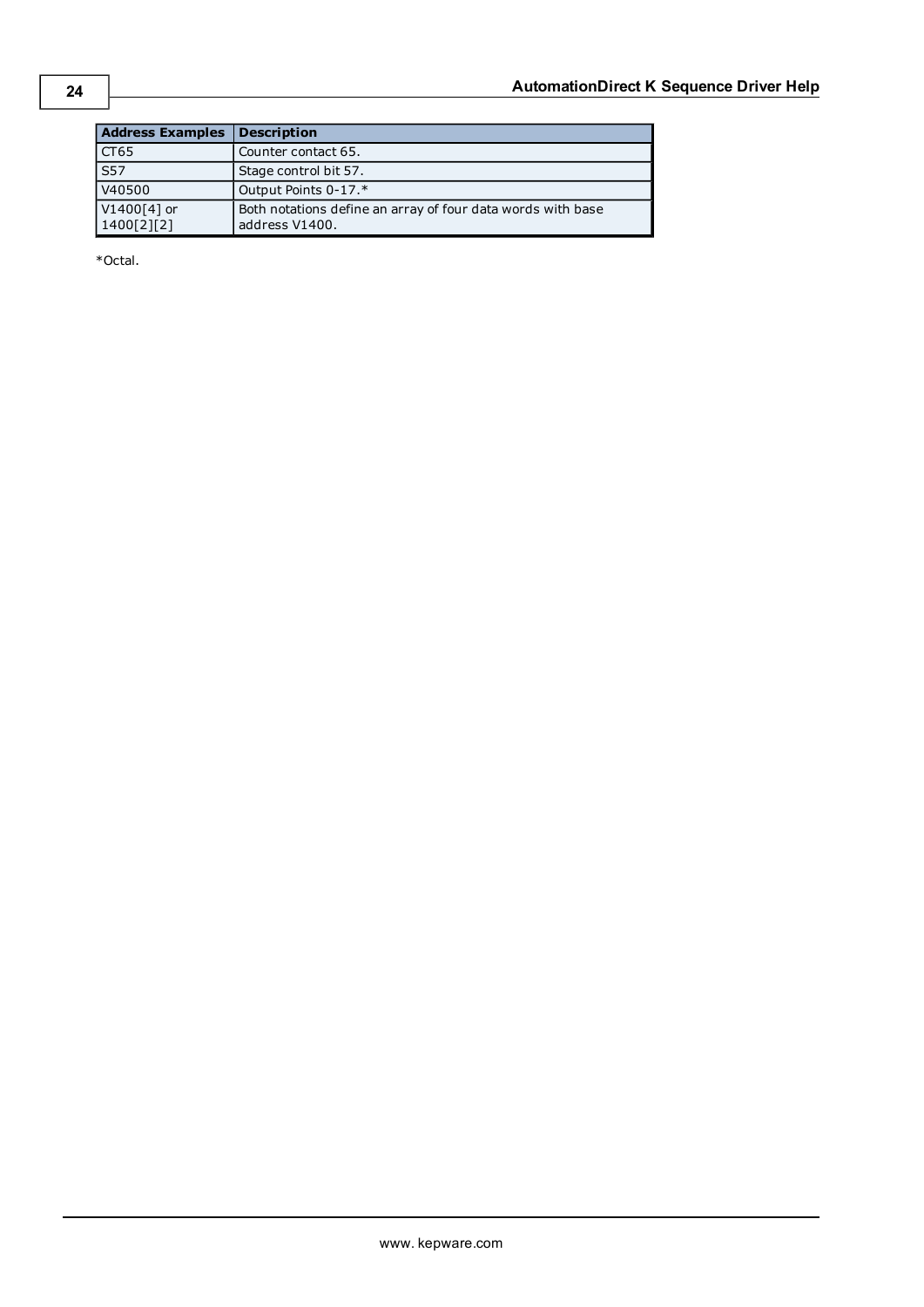# <span id="page-24-0"></span>**Error Descriptions**

The following error/warning messages may be generated. Click on the link for a description of the message.

#### **Address Validation**

**[Missing](#page-24-2) [address](#page-24-2) [Device](#page-24-3) [address](#page-24-3) ['<address>'](#page-24-3) [contains](#page-24-3) [a](#page-24-3) [syntax](#page-24-3) [error](#page-24-3) [Address](#page-25-0) ['<address>'](#page-25-0) [is](#page-25-0) [out](#page-25-0) [of](#page-25-0) [range](#page-25-0) [for](#page-25-0) [the](#page-25-0) [specified](#page-25-0) [device](#page-25-0) [or](#page-25-0) [register](#page-25-0) [Device](#page-25-1) [address](#page-25-1) ['<address>'](#page-25-1) [is](#page-25-1) [not](#page-25-1) [supported](#page-25-1) [by](#page-25-1) [model](#page-25-1) ['<model](#page-25-1) [name>'](#page-25-1) [Data](#page-25-2) [Type](#page-25-2) ['<type>'](#page-25-2) [is](#page-25-2) [not](#page-25-2) [valid](#page-25-2) [for](#page-25-2) [device](#page-25-2) [address](#page-25-2) ['<address>'](#page-25-2) [Device](#page-25-3) [address](#page-25-3) ['<address>'](#page-25-3) [is](#page-25-3) [Read](#page-25-3) [Only](#page-25-3)** 

#### **Serial Communications**

**[COMn](#page-25-5) [does](#page-25-5) [not](#page-25-5) [exist](#page-25-5) [Error](#page-26-0) [opening](#page-26-0) [COMn](#page-26-0) [COMn](#page-26-1) [is](#page-26-1) [in](#page-26-1) [use](#page-26-1) [by](#page-26-1) [another](#page-26-1) [application](#page-26-1) [Unable](#page-26-2) [to](#page-26-2) [set](#page-26-2) [comm](#page-26-2) [parameters](#page-26-2) [on](#page-26-2) [COMn](#page-26-2) [Communications](#page-26-3) [error](#page-26-3) [on](#page-26-3) ['<channel](#page-26-3) [name>'](#page-26-3) [\[<error](#page-26-3) [mask>\]](#page-26-3)**

#### **Device Status Messages**

**[Device](#page-27-0) ['<device](#page-27-0) [name>'](#page-27-0) [is](#page-27-0) [not](#page-27-0) [responding](#page-27-0) [Unable](#page-27-1) [to](#page-27-1) [write](#page-27-1) [to](#page-27-1) ['<address>'](#page-27-1) [on](#page-27-1) [device](#page-27-1) ['<device](#page-27-1) [name>'](#page-27-1)**

#### **Device Specific Messages**

**[Bad](#page-27-3) [address](#page-27-3) [in](#page-27-3) [block](#page-27-3) [\[<start](#page-27-3) [address>](#page-27-3) [to](#page-27-3) [<end](#page-27-3) [address>\]](#page-27-3) [on](#page-27-3) [device](#page-27-3) ['<device](#page-27-3) [name>'](#page-27-3)**

#### **Automatic Tag Database Generation Messages**

**[Unable](#page-28-0) [to](#page-28-0) [generate](#page-28-0) [a](#page-28-0) [tag](#page-28-0) [database](#page-28-0) [for](#page-28-0) [device](#page-28-0) [<device](#page-28-0) [name>.](#page-28-0) [Reason:](#page-28-0) [Low](#page-28-0) [memory](#page-28-0) [resources](#page-28-0) [Unable](#page-28-1) [to](#page-28-1) [generate](#page-28-1) [a](#page-28-1) [tag](#page-28-1) [database](#page-28-1) [for](#page-28-1) [device](#page-28-1) [<device](#page-28-1) [name>.](#page-28-1) [Reason:](#page-28-1) [Import](#page-28-1) [file](#page-28-1) [is](#page-28-1) [invalid](#page-28-1) [or](#page-28-1) [cor](#page-28-1)[rupt](#page-28-1)**

# <span id="page-24-1"></span>**Address Validation**

The following error/warning messages may be generated. Click on the link for a description of the message.

#### **Address Validation**

**[Missing](#page-24-2) [address](#page-24-2) [Device](#page-24-3) [address](#page-24-3) ['<address>'](#page-24-3) [contains](#page-24-3) [a](#page-24-3) [syntax](#page-24-3) [error](#page-24-3) [Address](#page-25-0) ['<address>'](#page-25-0) [is](#page-25-0) [out](#page-25-0) [of](#page-25-0) [range](#page-25-0) [for](#page-25-0) [the](#page-25-0) [specified](#page-25-0) [device](#page-25-0) [or](#page-25-0) [register](#page-25-0) [Device](#page-25-1) [address](#page-25-1) ['<address>'](#page-25-1) [is](#page-25-1) [not](#page-25-1) [supported](#page-25-1) [by](#page-25-1) [model](#page-25-1) ['<model](#page-25-1) [name>'](#page-25-1) [Data](#page-25-2) [Type](#page-25-2) ['<type>'](#page-25-2) [is](#page-25-2) [not](#page-25-2) [valid](#page-25-2) [for](#page-25-2) [device](#page-25-2) [address](#page-25-2) ['<address>'](#page-25-2) [Device](#page-25-3) [address](#page-25-3) ['<address>'](#page-25-3) [is](#page-25-3) [Read](#page-25-3) [Only](#page-25-3)** 

# <span id="page-24-2"></span>**Missing address**

# **Error Type:**

Warning

#### **Possible Cause:**

A tag address that has been specified statically has no length.

#### **Solution:**

<span id="page-24-3"></span>Re-enter the address in the client application.

# Device address '<address>' contains a syntax error

#### **Error Type:** Warning

# **Possible Cause:**

A tag address that has been specified statically contains one or more invalid characters.

#### **Solution:**

Re-enter the address in the client application.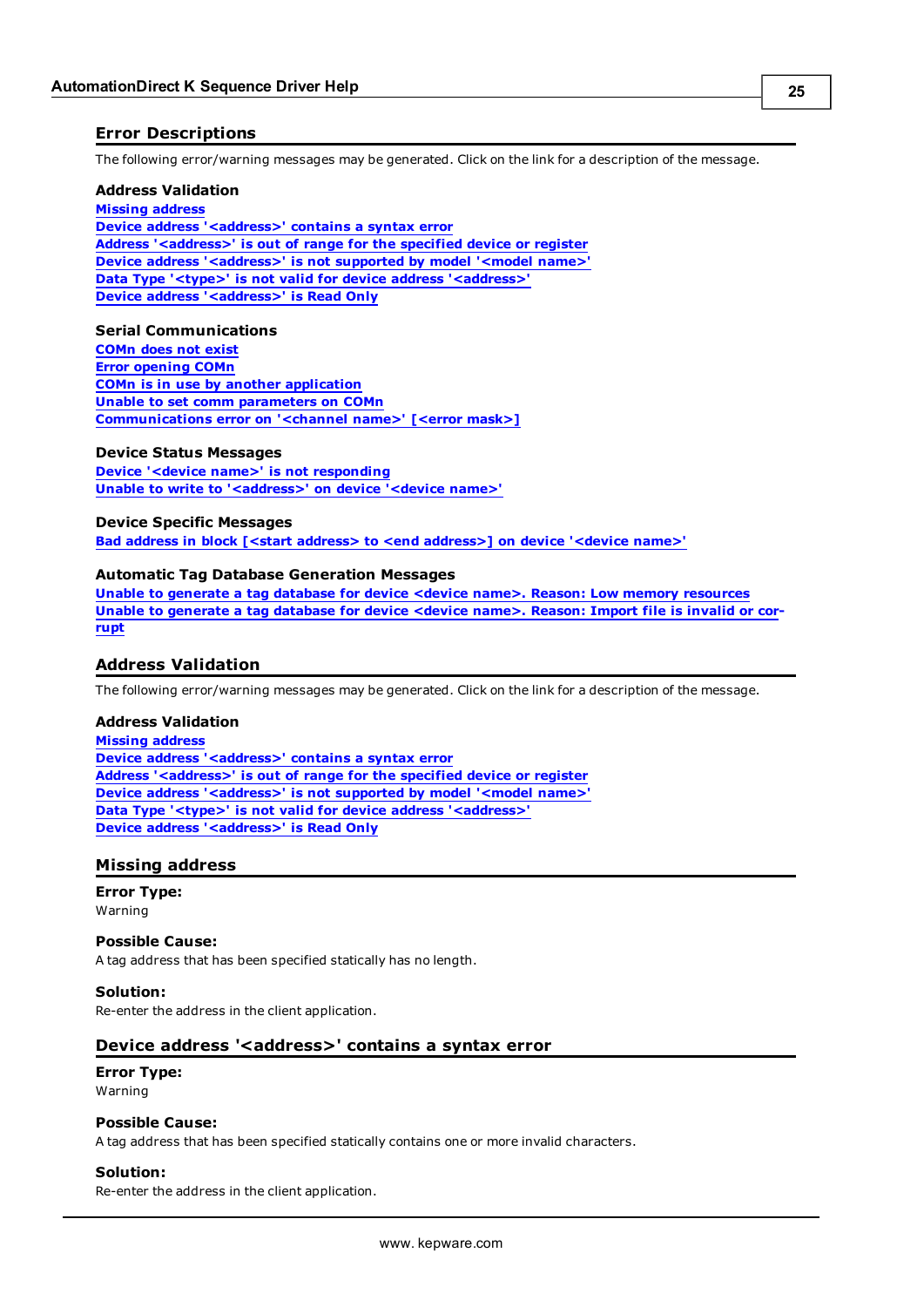# <span id="page-25-0"></span>**Address '<address>' is out of range for the specified device or register**

# **Error Type:**

Warning

# **Possible Cause:**

A tag address that has been specified statically references a location that is beyond the range of supported locations for the device.

# **Solution:**

<span id="page-25-1"></span>Verify the address is correct; if it is not, re-enter it in the client application.

# Device address '<address>' is not supported by model '<model name>'

# **Error Type:**

Warning

# **Possible Cause:**

A tag address that has been specified statically references a location that is valid for the communications protocol but not supported by the target device.

#### **Solution:**

Verify the address is correct; if it is not, re-enter it in the client application. Also verify the selected model name for the device is correct.

# <span id="page-25-2"></span>Data Type '<type>' is not valid for device address '<address>'

# **Error Type:**

Warning

# **Possible Cause:**

A tag address that has been specified statically has been assigned an invalid data type.

# **Solution:**

<span id="page-25-3"></span>Modify the requested data type in the client application.

# **Device address '<address>' is Read Only**

# **Error Type:**

Warning

# **Possible Cause:**

A tag address that has been specified statically has a requested access mode that is not compatible with what the device supports for that address.

# **Solution:**

<span id="page-25-4"></span>Change the access mode in the client application.

# **Serial Communications**

The following error/warning messages may be generated. Click on the link for a description of the message.

# **Serial Communications**

**[COMn](#page-25-5) [does](#page-25-5) [not](#page-25-5) [exist](#page-25-5) [Error](#page-26-0) [opening](#page-26-0) [COMn](#page-26-0) [COMn](#page-26-1) [is](#page-26-1) [in](#page-26-1) [use](#page-26-1) [by](#page-26-1) [another](#page-26-1) [application](#page-26-1) [Unable](#page-26-2) [to](#page-26-2) [set](#page-26-2) [comm](#page-26-2) [parameters](#page-26-2) [on](#page-26-2) [COMn](#page-26-2) [Communications](#page-26-3) [error](#page-26-3) [on](#page-26-3) ['<channel](#page-26-3) [name>'](#page-26-3) [\[<error](#page-26-3) [mask>\]](#page-26-3)**

# <span id="page-25-5"></span>**COMn does not exist**

**Error Type:** Fatal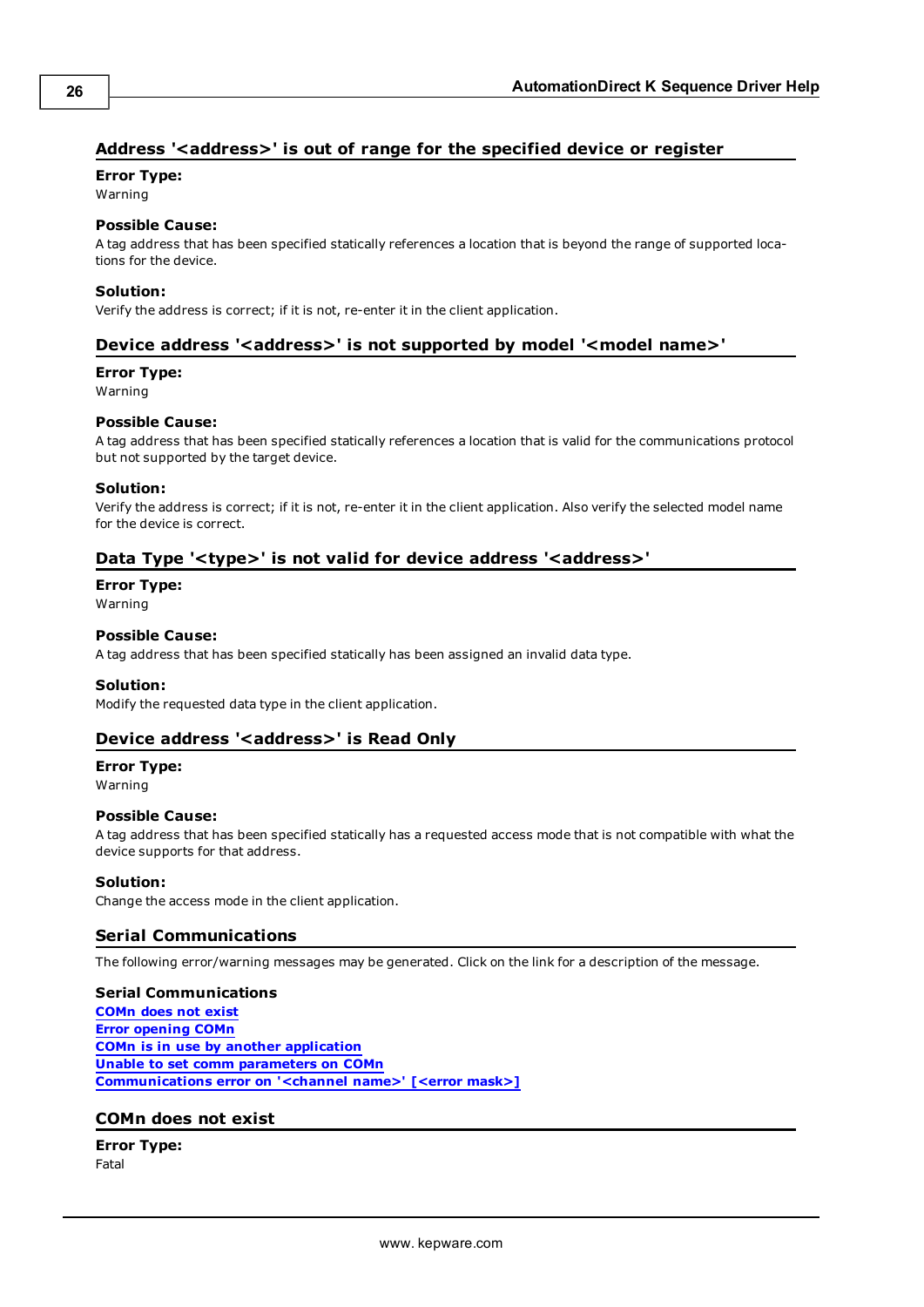#### **Possible Cause:**

The specified COM port is not present on the target computer.

#### **Solution:**

<span id="page-26-0"></span>Verify that the proper COM port has been selected.

# **Error opening COMn**

#### **Error Type:**

Fatal

#### **Possible Cause:**

The specified COM port could not be opened due an internal hardware or software problem on the target computer.

#### **Solution:**

<span id="page-26-1"></span>Verify that the COM port is functional and may be accessed by other Windows applications.

#### **COMn is in use by another application**

# **Error Type:**

Fatal

# **Possible Cause:**

The serial port assigned to a device is being used by another application.

#### **Solution:**

<span id="page-26-2"></span>Verify that the correct port has been assigned to the channel.

#### **Unable to set comm parameters on COMn**

#### **Error Type:** Fatal

#### **Possible Cause:**

The serial parameters for the specified COM port are not valid.

#### **Solution:**

<span id="page-26-3"></span>Verify the serial parameters and make any necessary changes.

#### **Communications error on '<channel name>' [<error mask>]**

#### **Error Type:**

Serious

#### **Error Mask Definitions:**

- <span id="page-26-5"></span>**B** = Hardware break detected.
- **F** = Framing error.
- <span id="page-26-6"></span> $E = I/O$  error.
- **O** = Character buffer overrun.
- <span id="page-26-7"></span>**R** = RX buffer overrun.
- **P** = Received byte parity error.
- **T** = TX buffer full.

#### **Possible Cause:**

- 1. The serial connection between the device and the Host PC is bad.
- 2. The communications parameters for the serial connection are incorrect.

#### **Solution:**

- 1. Verify the cabling between the PC and the device.
- <span id="page-26-4"></span>2. Verify that the specified communications parameters match those of the device.

# **Device Status Messages**

The following error/warning messages may be generated. Click on the link for a description of the message.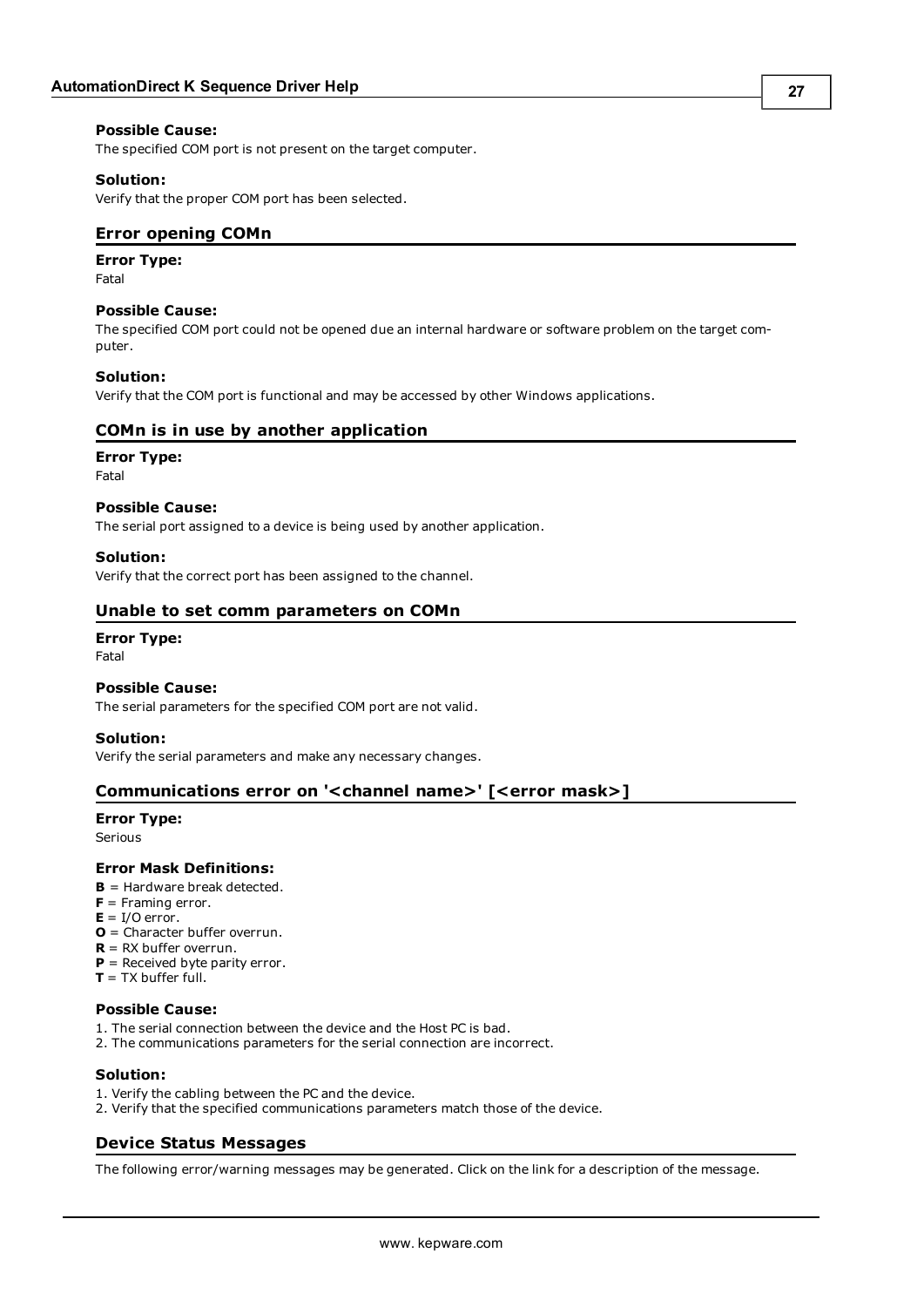# **Device Status Messages**

**[Device](#page-27-0) ['<device](#page-27-0) [name>'](#page-27-0) [is](#page-27-0) [not](#page-27-0) [responding](#page-27-0) [Unable](#page-27-1) [to](#page-27-1) [write](#page-27-1) [to](#page-27-1) ['<address>'](#page-27-1) [on](#page-27-1) [device](#page-27-1) ['<device](#page-27-1) [name>'](#page-27-1)**

# <span id="page-27-0"></span>**Device '<device name>' is not responding**

#### **Error Type:**

Serious

# **Possible Cause:**

- 1. The serial connection between the device and the Host PC is broken.
- 2. The communications parameters for the serial connection are incorrect.
- 3. The named device may have been assigned an incorrect Network ID.

#### **Solution:**

- 1. Verify the cabling between the PC and the device.
- 2. Verify the specified communications parameters match those of the device.
- <span id="page-27-1"></span>3. Verify that the Network ID given to the named device matches that of the actual device.

# Unable to write to '<address>' on device '<device name>'

#### **Error Type:**

Serious

#### **Possible Cause:**

- 1. The serial connection between the device and the Host PC is broken.
- 2. The communications parameters for the serial connection are incorrect.
- 3. The named device may have been assigned an incorrect Network ID.

#### **Solution:**

- 1. Verify the cabling between the PC and the device.
- 2. Verify the specified communications parameters match those of the device.
- <span id="page-27-2"></span>3. Verify that the Network ID given to the named device matches that of the actual device.

# **Device Specific Messages**

The following error/warning messages may be generated. Click on the link for a description of the message.

#### **Device Specific Messages**

<span id="page-27-3"></span>**[Bad](#page-27-3) [address](#page-27-3) [in](#page-27-3) [block](#page-27-3) [\[<start](#page-27-3) [address>](#page-27-3) [to](#page-27-3) [<end](#page-27-3) [address>\]](#page-27-3) [on](#page-27-3) [device](#page-27-3) ['<device](#page-27-3) [name>'](#page-27-3)**

# **Bad address in block [<start address> to <end address>] on device '<device name>'**

# **Error Type:**

Serious

#### **Possible Cause:**

An attempt has been made to reference a nonexistent location in the specified device.

#### **Solution:**

Verify that the tags assigned to addresses in the specified range on the device and eliminate ones that reference invalid locations.

# <span id="page-27-4"></span>**Automatic Tag Database Generation Messages**

<span id="page-27-5"></span>The following error/warning messages may be generated. Click on the link for a description of the message.

#### **Automatic Tag Database Generation Messages**

**[Unable](#page-28-0) [to](#page-28-0) [generate](#page-28-0) [a](#page-28-0) [tag](#page-28-0) [database](#page-28-0) [for](#page-28-0) [device](#page-28-0) [<device](#page-28-0) [name>.](#page-28-0) [Reason:](#page-28-0) [Low](#page-28-0) [memory](#page-28-0) [resources](#page-28-0) [Unable](#page-28-1) [to](#page-28-1) [generate](#page-28-1) [a](#page-28-1) [tag](#page-28-1) [database](#page-28-1) [for](#page-28-1) [device](#page-28-1) [<device](#page-28-1) [name>.](#page-28-1) [Reason:](#page-28-1) [Import](#page-28-1) [file](#page-28-1) [is](#page-28-1) [invalid](#page-28-1) [or](#page-28-1) [cor](#page-28-1)[rupt](#page-28-1)**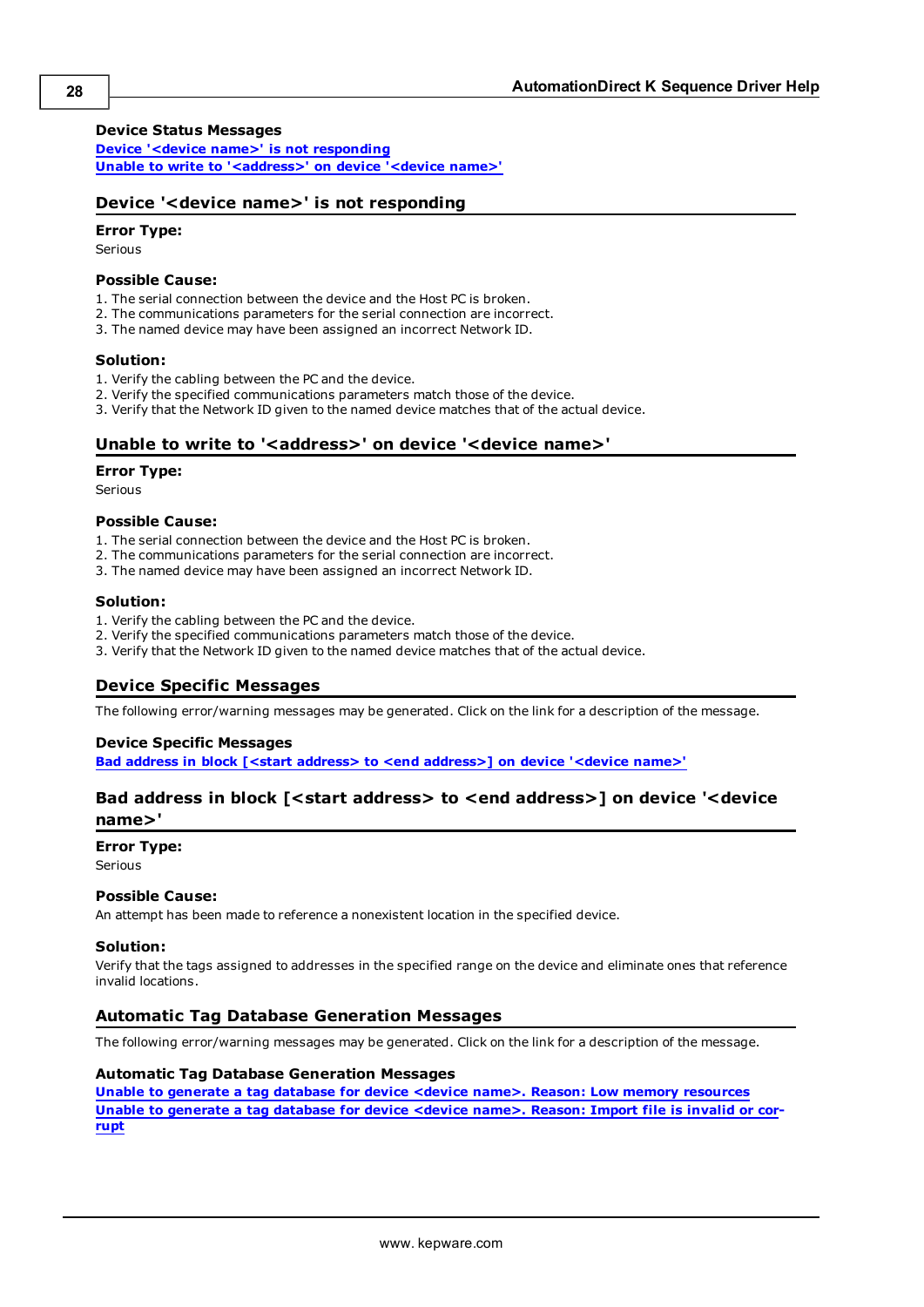# <span id="page-28-0"></span>**Error Type:**

Warning

# **Possible Cause:**

Memory required for database generation could not be allocated. The process is aborted.

# **Solution:**

<span id="page-28-1"></span>Close any unused applications and/or increase the amount of virtual memory. Then, try again.

# **Unable to generate a tag database for device <device name>. Reason: Import file is invalid or corrupt**

# **Error Type:**

Warning

# **Possible Cause:**

The file specified as the Tag Import File in the Database Settings tab in Device Properties is an improperly formatted txt or csv file.

# **Solution:**

If importing Element Documentation, verify that the export file was saved in "Standard Format" with a .csv extension. If problem resumes, try re-exporting the file.

# **See Also:**

**[Importing](#page-7-3) [DirectSoft](#page-7-3) [Elements](#page-7-3)**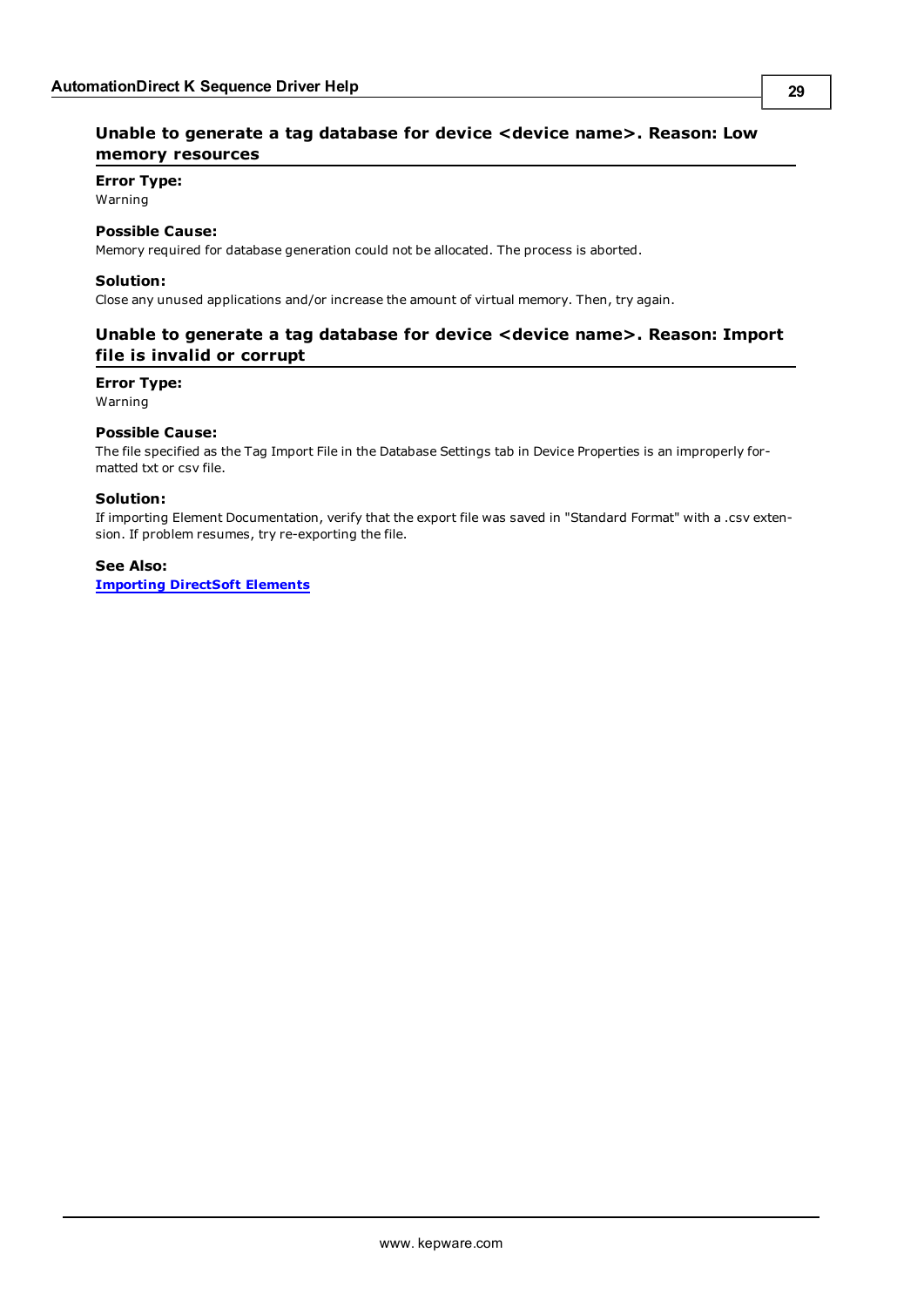# <span id="page-29-0"></span>**Index**

| 3                                                                                                                    |  |
|----------------------------------------------------------------------------------------------------------------------|--|
|                                                                                                                      |  |
|                                                                                                                      |  |
| 4                                                                                                                    |  |
|                                                                                                                      |  |
|                                                                                                                      |  |
|                                                                                                                      |  |
|                                                                                                                      |  |
|                                                                                                                      |  |
| A                                                                                                                    |  |
|                                                                                                                      |  |
|                                                                                                                      |  |
|                                                                                                                      |  |
|                                                                                                                      |  |
| В                                                                                                                    |  |
| Bad address in block [ <start address=""> to <end address="">] on device '<device name="">'28</device></end></start> |  |
|                                                                                                                      |  |
|                                                                                                                      |  |
| C                                                                                                                    |  |
|                                                                                                                      |  |
|                                                                                                                      |  |
|                                                                                                                      |  |
| D                                                                                                                    |  |
|                                                                                                                      |  |
|                                                                                                                      |  |
|                                                                                                                      |  |
|                                                                                                                      |  |
|                                                                                                                      |  |
|                                                                                                                      |  |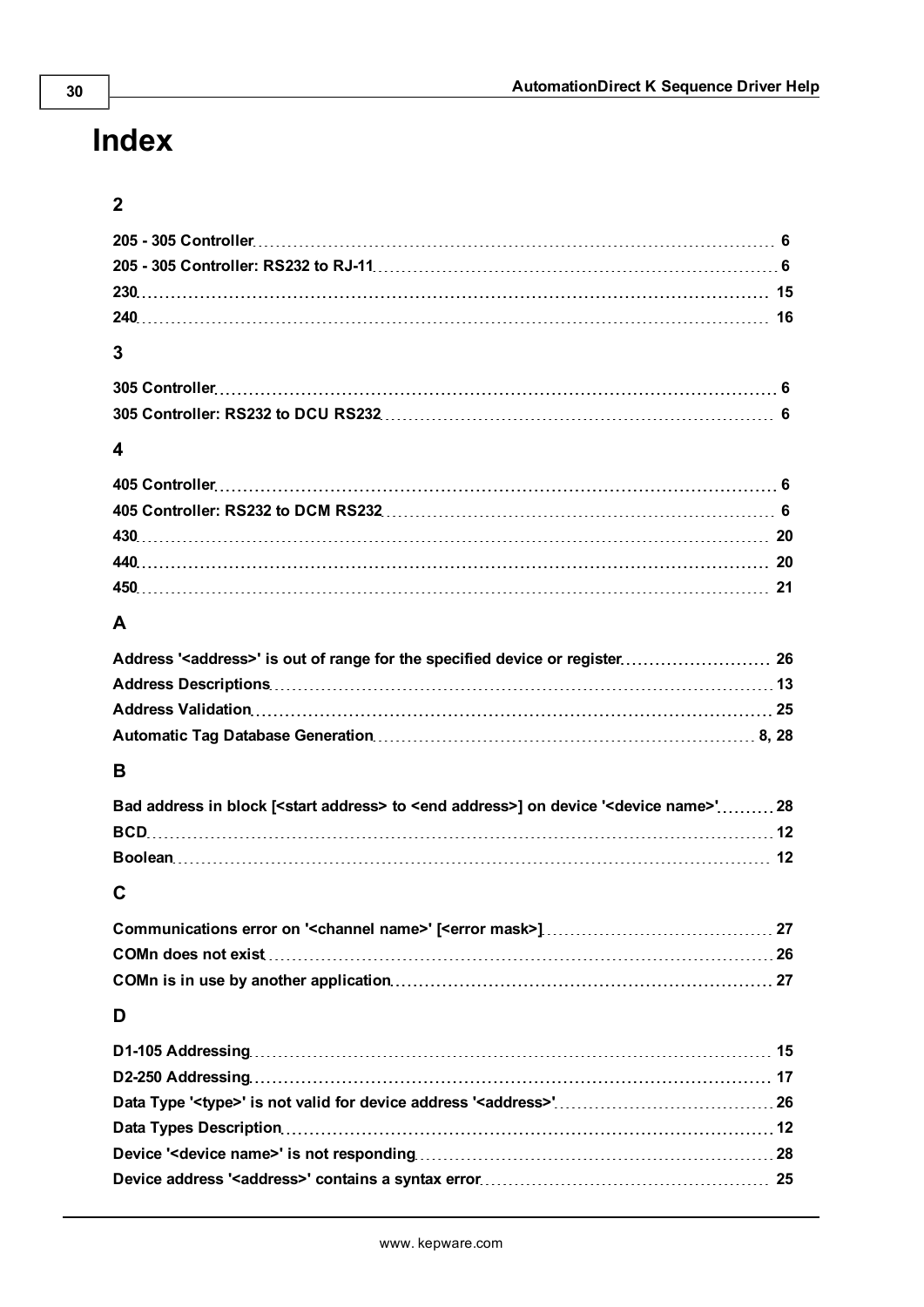| Device address ' <address>' is not supported by model '<model name="">' 26</model></address> |  |
|----------------------------------------------------------------------------------------------|--|
|                                                                                              |  |
|                                                                                              |  |
|                                                                                              |  |
|                                                                                              |  |
|                                                                                              |  |
|                                                                                              |  |
|                                                                                              |  |
|                                                                                              |  |
|                                                                                              |  |
|                                                                                              |  |
| Е                                                                                            |  |
|                                                                                              |  |
|                                                                                              |  |
|                                                                                              |  |
| F                                                                                            |  |
|                                                                                              |  |
|                                                                                              |  |
| Н                                                                                            |  |
|                                                                                              |  |
|                                                                                              |  |
|                                                                                              |  |
|                                                                                              |  |
| Ι.                                                                                           |  |
|                                                                                              |  |
|                                                                                              |  |
|                                                                                              |  |

# **M**

| N |  |
|---|--|
|   |  |
| O |  |
|   |  |